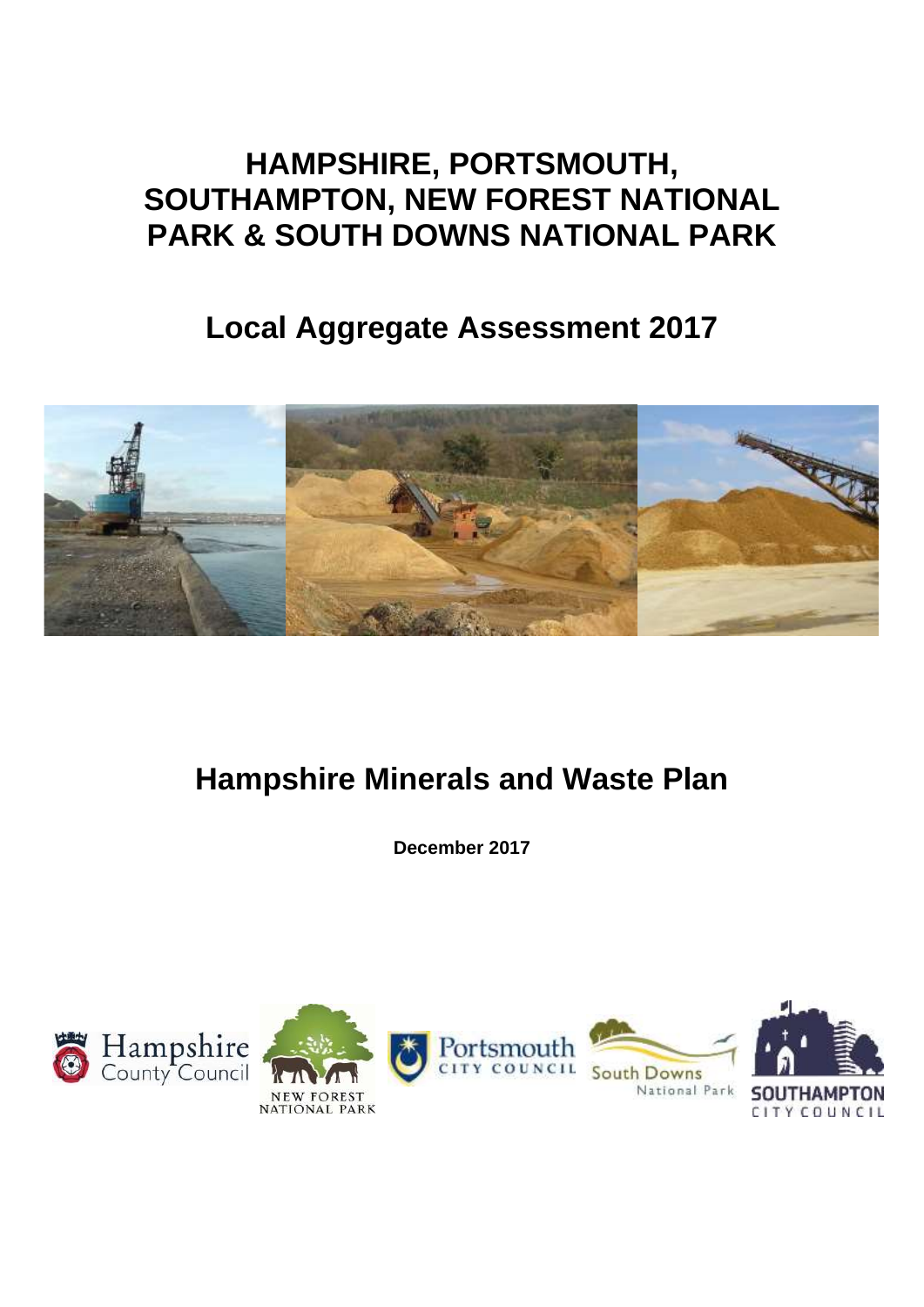© Crown Copyright and database rights 2016. All rights reserved. HCC 100019180.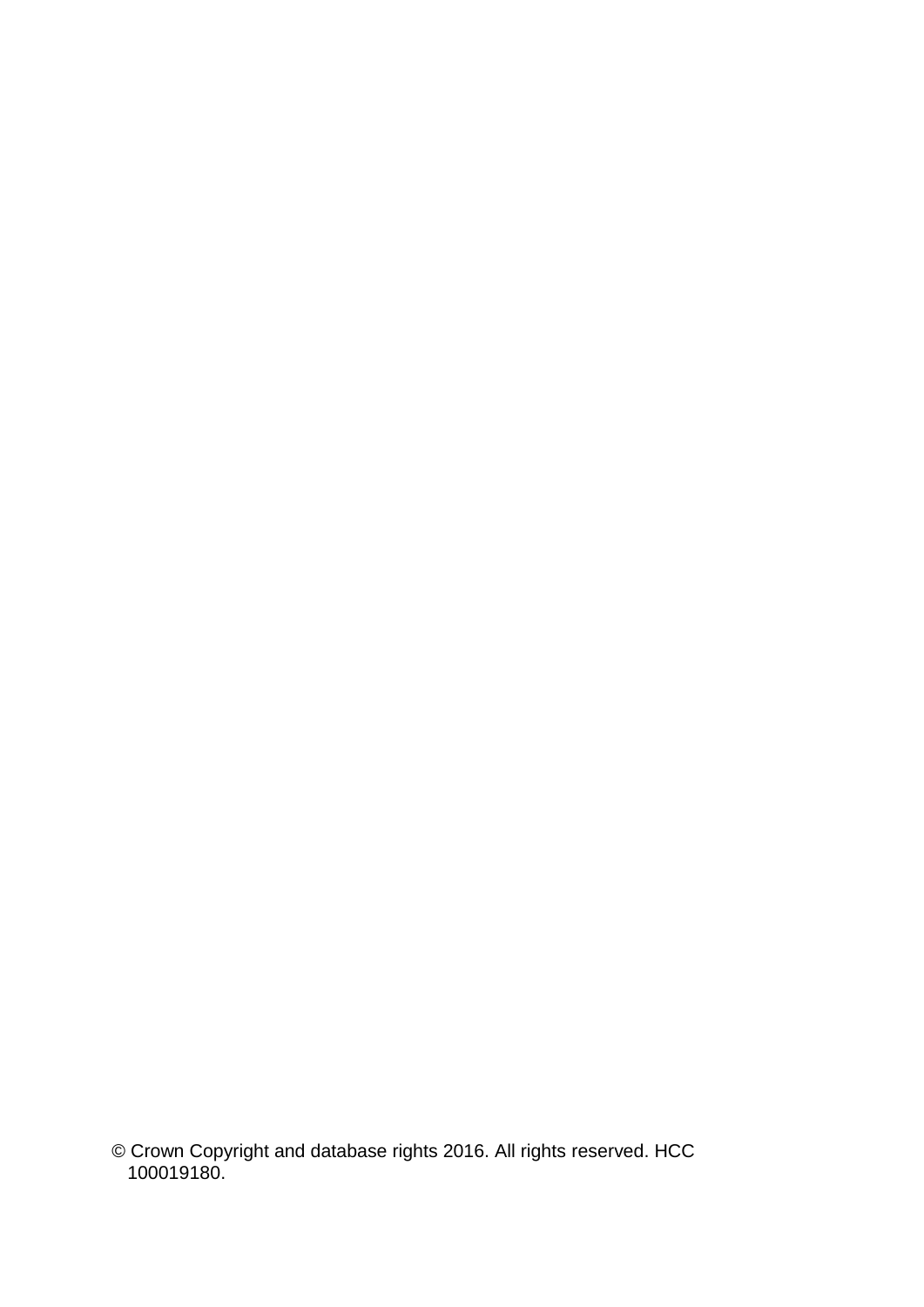# **Table of Contents**

# **Tables and Figures**

| Table 2: Land-won soft sand and sharp sand and gravel sales in Hampshire, 2007-       |  |
|---------------------------------------------------------------------------------------|--|
|                                                                                       |  |
| Table 4: Recycled and Secondary aggregate sales in Hampshire, 2007-2016 (Million      |  |
| Table 5: Marine-won sand and gravel sales in Hampshire, 2007-2016 (Million            |  |
| Table 6: Crushed rock sales from rail depots and wharves in Hampshire, 2007-2016      |  |
|                                                                                       |  |
|                                                                                       |  |
| Table 9: Adjusted Landbank figures with future applications and allocated sites  20   |  |
| Table 10: Total sales and estimated production capacity, 2016 (Million tonnes, Mt) 22 |  |
|                                                                                       |  |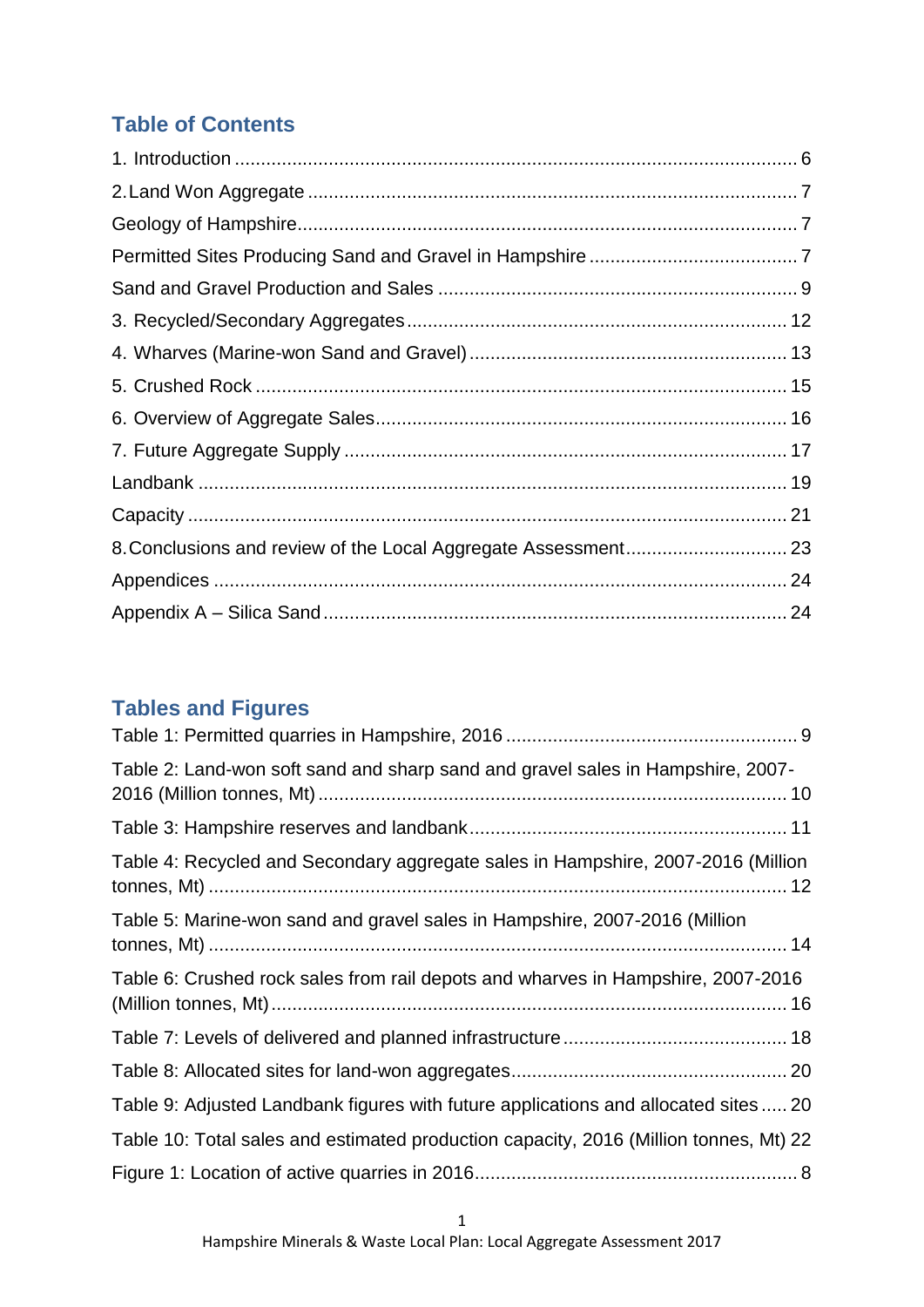| Figure 2: Sales of land-won sand and gravel in Hampshire, 1996-2015 (Million |  |
|------------------------------------------------------------------------------|--|
| Figure 3: Location map of active recycled and secondary aggregate sites in   |  |
|                                                                              |  |
| Figure 5: Location map of active rail depots in Hampshire, 2016 15           |  |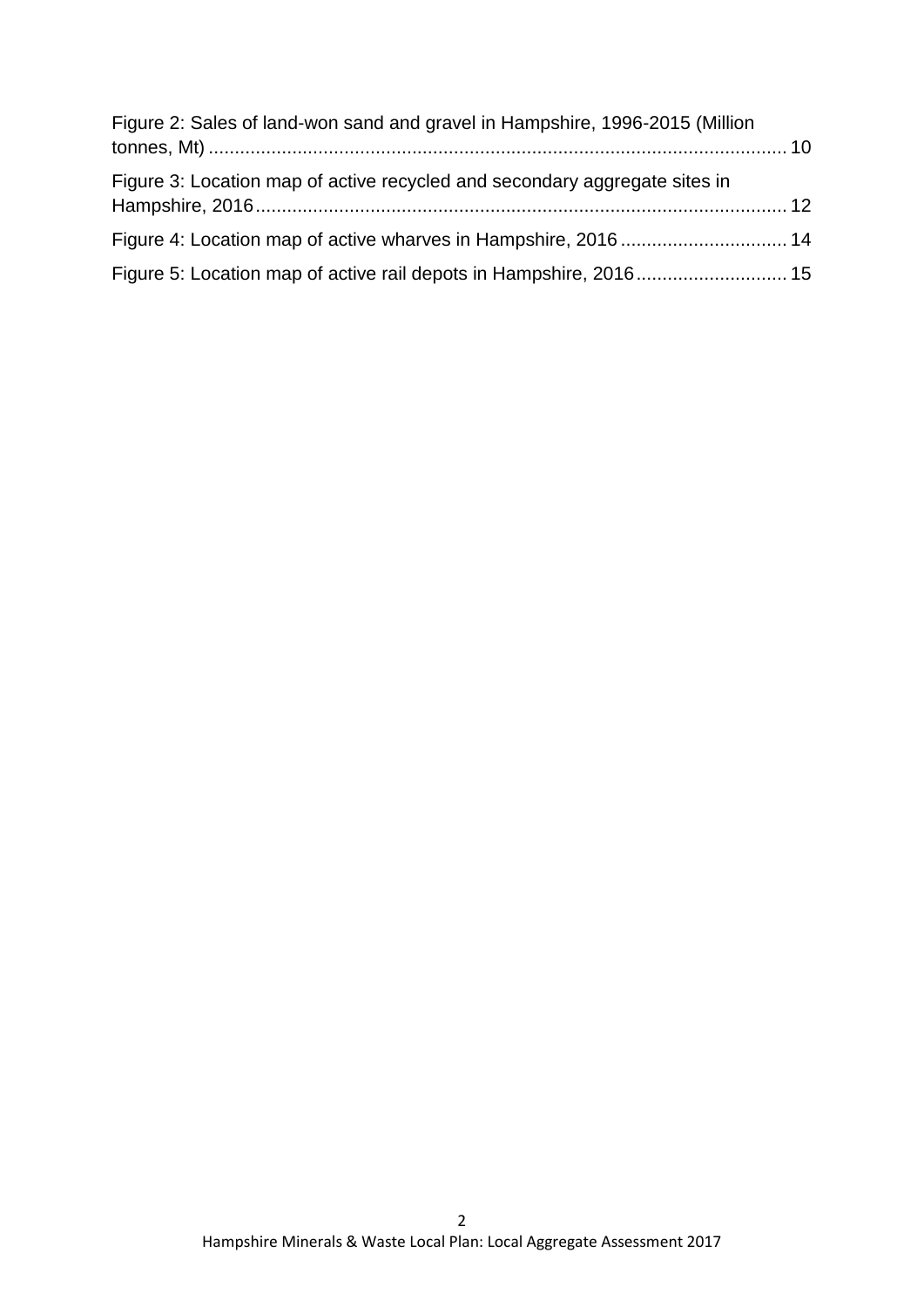|                                                     |                                                                                                                                                                                                                                                                                                                                                                                                                                    |                                            |                                |                                  |                                  |                         |                        | Summary - Hampshire County Council 2017 (for the calendar year 2016) |                    |                                                                                                  |
|-----------------------------------------------------|------------------------------------------------------------------------------------------------------------------------------------------------------------------------------------------------------------------------------------------------------------------------------------------------------------------------------------------------------------------------------------------------------------------------------------|--------------------------------------------|--------------------------------|----------------------------------|----------------------------------|-------------------------|------------------------|----------------------------------------------------------------------|--------------------|--------------------------------------------------------------------------------------------------|
|                                                     | 2016<br><b>Sales</b><br>(Mt)                                                                                                                                                                                                                                                                                                                                                                                                       | Average<br>$(10 \text{ yr})$<br>Sales (Mt) | Average<br>(3yr) Sales<br>(Mt) | <b>Trend</b><br>(10 yr<br>sales) | <b>Trend</b><br>(3 yr)<br>sales) | <b>LAA Rate</b><br>(Mt) | <b>Reserve</b><br>(Mt) | Landbank<br>(years)                                                  | Capacity<br>(Mtpa) | <b>Comments</b>                                                                                  |
| <b>Soft Sand</b>                                    | 0.2                                                                                                                                                                                                                                                                                                                                                                                                                                | 0.15                                       | 0.14                           | $\ddot{}$                        | $+$                              | 0.28                    | 0.7                    | 2.5                                                                  | 0.25               | Sales are currently improving, however<br>there are landbank issues (below NPPF<br>requirement). |
| <b>Sharp Sand &amp;</b><br><b>Gravel</b>            | 0.75                                                                                                                                                                                                                                                                                                                                                                                                                               | 0.83                                       | 0.75                           |                                  |                                  | 1.28                    | 6.8                    | 5.3                                                                  | 0.88               | Sales are currently improving, however<br>there are landbank issues (below NPPF<br>requirement). |
| <b>All Sand &amp; Gravel</b>                        | 0.95                                                                                                                                                                                                                                                                                                                                                                                                                               | 0.99                                       | 0.89                           |                                  | $+$                              | 1.56                    | 8.9                    | 5.7                                                                  | 1.1                |                                                                                                  |
| <b>Crushed Rock</b>                                 |                                                                                                                                                                                                                                                                                                                                                                                                                                    |                                            |                                |                                  |                                  |                         |                        |                                                                      |                    | Hampshire does not have supplies of<br>crushed rock                                              |
| Recycled /<br><b>Secondary</b><br><b>Aggregates</b> | 0.83                                                                                                                                                                                                                                                                                                                                                                                                                               | 0.82                                       | 0.98                           | $\ddot{}$                        |                                  | 0.8                     |                        |                                                                      | 1.8                | Sales and capacity have reduced.                                                                 |
| <b>Marine Sand &amp;</b><br>Gravel                  | 1.55                                                                                                                                                                                                                                                                                                                                                                                                                               | 1.35                                       | 1.49                           | $\ddot{}$                        | $\ddot{}$                        | 1.4                     |                        |                                                                      | 1.0                | Worth noting, only 2/7 sites responded to<br>the capacity question.                              |
| <b>Rock Imports by</b><br>Sea                       | 0.02                                                                                                                                                                                                                                                                                                                                                                                                                               |                                            | < 0.01                         |                                  | $\ddot{}$                        |                         |                        |                                                                      |                    | Sales of crushed rock by sea are often<br>very small. (below 100,000 tonnes)                     |
| <b>Rail Depot Sales</b><br>(Sand & Gravel           |                                                                                                                                                                                                                                                                                                                                                                                                                                    |                                            |                                |                                  |                                  |                         |                        |                                                                      |                    | Rail depots are mainly used to import<br>sand and gravel to Hampshire.                           |
| <b>Rail Depot Sales</b><br>(Crushed Rock)           | 0.4                                                                                                                                                                                                                                                                                                                                                                                                                                | 0.42                                       | 0.45                           |                                  |                                  | 0.5                     |                        |                                                                      | 1.0                | Capacity has decreased.                                                                          |
| <b>Comments</b>                                     | Sales of sand and gravel have increased placing pressure on the current permitted capacity; but permission has been granted for a site which is not yet<br>operational and there are other anticipated application sites, which will increase the landbank figure for Hampshire. A significant increase in planned<br>infrastructure has been identified in the medium term. Trends are determined by same year sales comparisons. |                                            |                                |                                  |                                  |                         |                        |                                                                      |                    |                                                                                                  |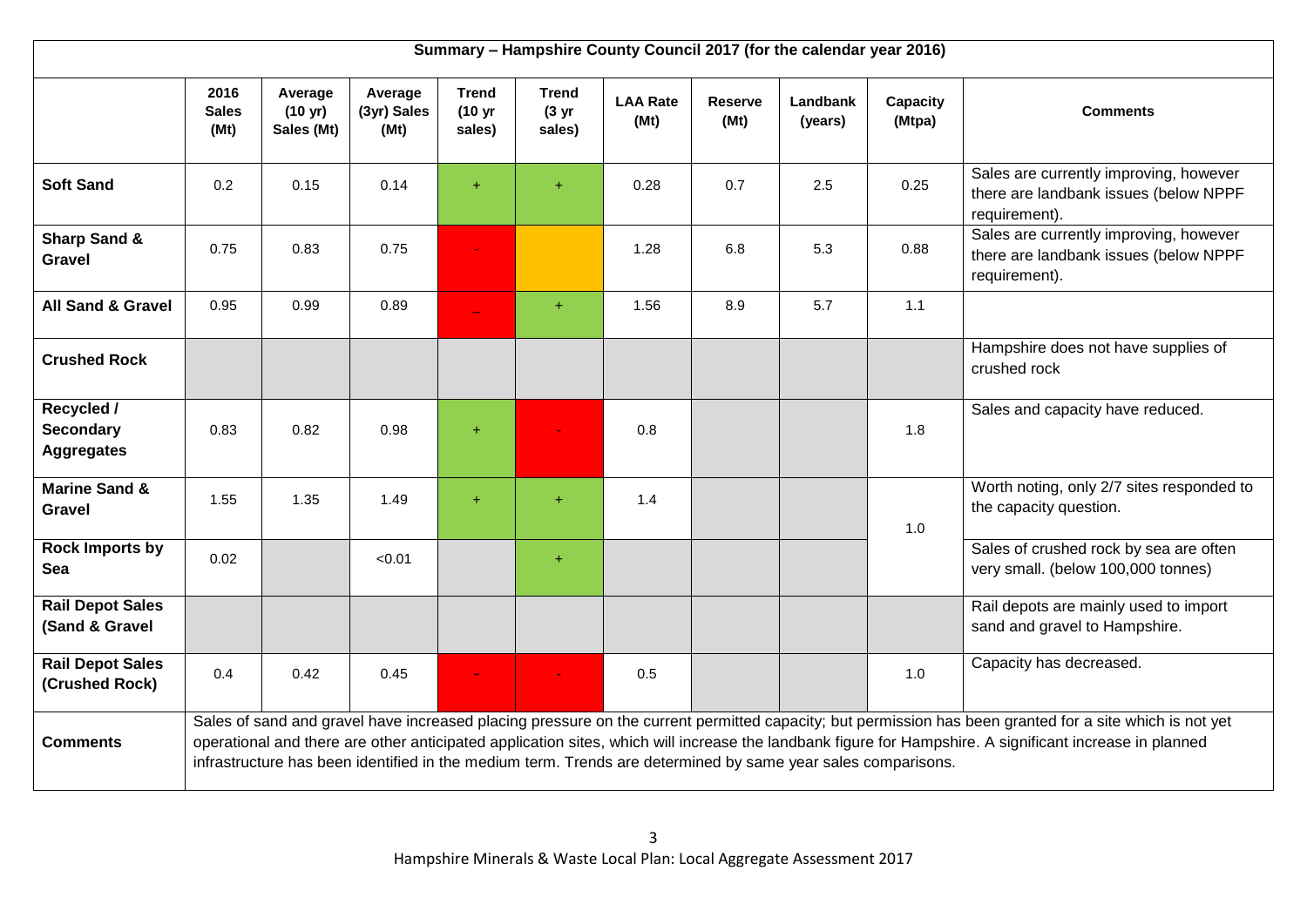# **Executive Summary**

### **Introduction**

This is the Local Aggregate Assessment (LAA) for Hampshire and covers the administrative areas of Hampshire County Council, the New Forest National Park Authority, the South Downs National Park Authority, and the Unitary Authorities of Southampton City Council and Portsmouth City Council.

The purpose of the LAA is to detail the current and predicted situation in Hampshire with respect to all aspects of aggregate supply.

### **Land-won Aggregate**

Hampshire's geology gives rise to sharp sand and gravel, soft sand, and silica sand. Aggregates are sourced from land-won resources, recycled aggregate and imports by rail.

There were nine active permitted quarries in 2016, with one currently inactive sharp sand and gravel site.

Soft sand resources are scarce and concentrated in a small number of areas, in comparison sharp sand and gravel resources are much more prolific and spread out within Hampshire. In 2016, there was an insufficient landbank for both aggregate. However, there are planning applications in the pipeline which would rectify this shortfall.

Sales of sand and gravel rose in 2016. However, the overall trajectory of the past 10 years shows a decrease in sales. This is likely to be a result of the 2008 economic downturn and over the past 3 years there has been an increase in sales.

### **Recycled & Secondary Aggregate**

There was a reduction in sales in 2016 of 24.3% to 0.75Mt. Over the past ten years sales increased to a peak in 2014 of 1.1Mt at which point sales began to fall.

The total capacity for recycled or secondary aggregate processing in Hampshire is estimated to be greater than 1.8Mt.

#### **Marine Sand and Gravel**

Marine-won sand and gravel sales remained at the same level as 2015. However, this is still higher than the 10 year and 3 year average. Marine imports are received at 6 wharves within Hampshire. Evidence suggests that there is capability to serve an increase in demand.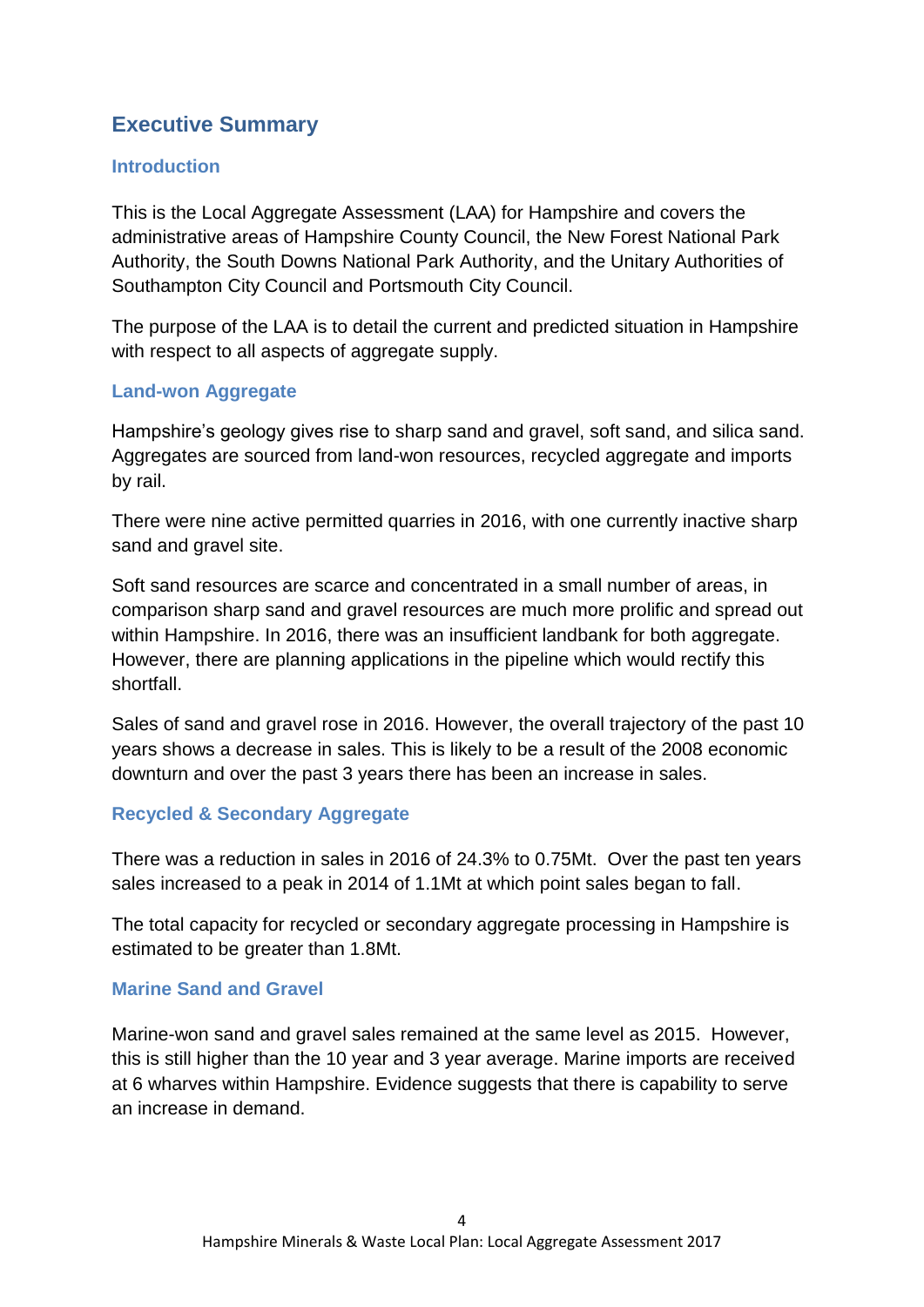### **Crushed Rock**

Hampshire has no crushed rock resources of its own and therefore relies on imports via rail and sea predominantly from Somerset who have confirmed that they currently can foresee no issues with ongoing supply.

Supply is imported to rail depots running along the east of Southampton as well as small percentage being imported into Hampshire's Wharves.

### **Future Aggregate Supply**

There are a number of housing and transport projects planned between 2016 and 2020. This indicates growth which is expected to manufacture increased aggregate demand within Hampshire.

Current permitted reserves at 31<sup>st</sup> December 2016 not including anticipated planning applications total 8.9Mt with a landbank of 5.7 years.

To be able to meet this further demand Hampshire will greatly need to increase its land-won aggregate landbank. Should the applications in the pipeline be permitted, the landbank for Hampshire would increase to 9.7 years based upon the local requirements.

### **Conclusions**

Hampshire's local aggregate provision will not impact the wider South East region as a whole and is in fact a net exporter of land-won sand and gravel to other mineral planning authorities. However, Hampshire is reliant on other mineral planning authorities for supplies of crushed rock and as such will need to ensure consideration is given to this in other mineral local plans (e.g. Somerset) through the duty to cooperate.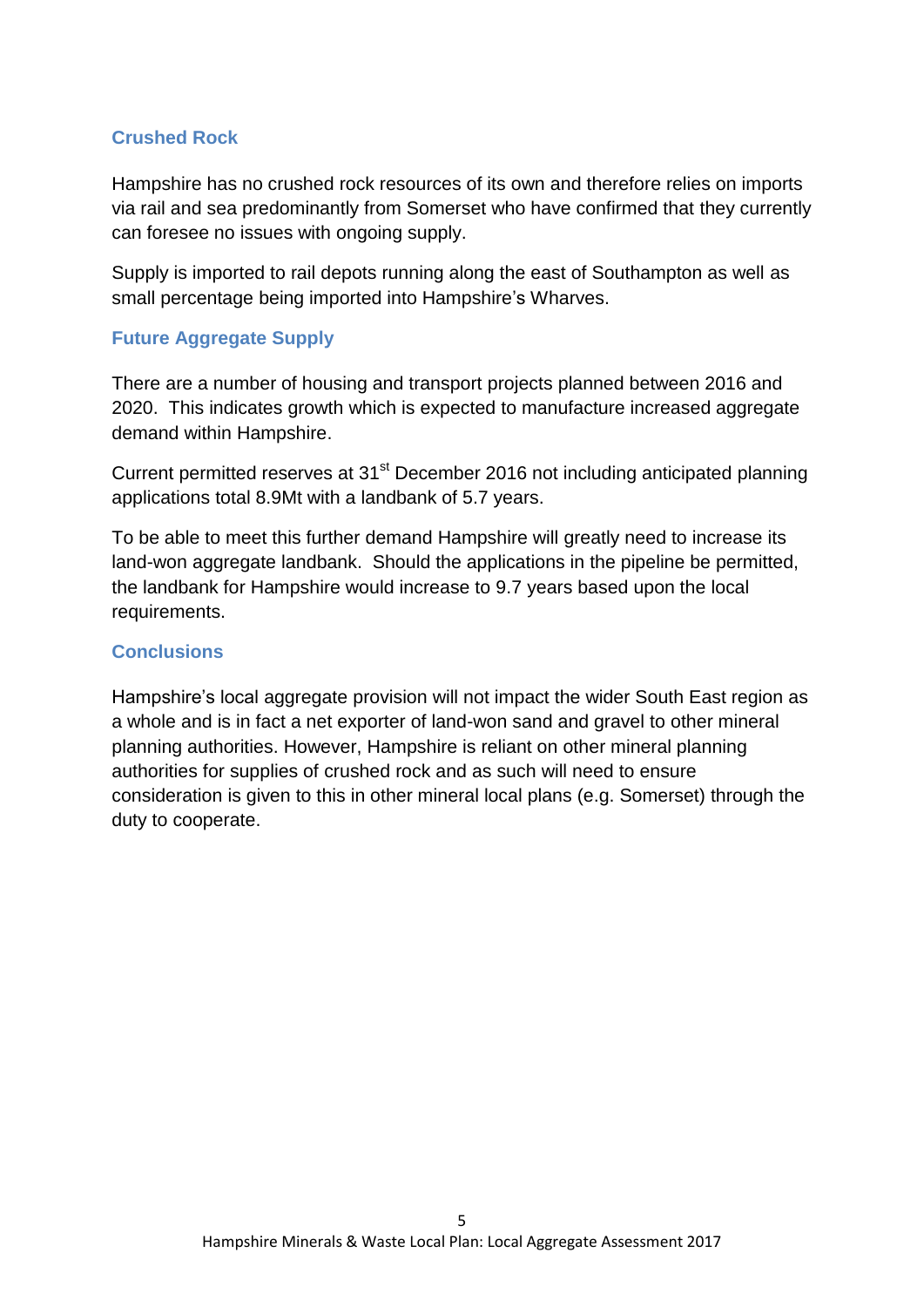# <span id="page-7-0"></span>**1. Introduction**

- 1.1 The purpose of this Local Aggregate Assessment (LAA) report is to detail the current and predicted situation in Hampshire with respect to all aspects of aggregate supply.
- 1.2 The National Planning Policy Framework (NPPF)1 set out the requirement for local authorities to produce an annual LAA, stating that 'Minerals planning authorities should plan for a steady and adequate supply of aggregates by preparing an annual Local Aggregate Assessment, either individually or jointly by agreement with other mineral planning authorities based on a rolling average of 10 years sales data'.
- 1.3 Hampshire County Council (HCC), Portsmouth City Council (PCC), Southampton City Council (SCC), the New Forest National Park Authority (NFNPA) and the South Downs National Park Authority (SDNPA) adopted the Hampshire Minerals & Waste Plan (HMWP) in October 2013 which was produced in partnership. The HMWP provides minerals (and waste) planning policy in Hampshire until 2030.
- 1.4 Since the adoption of the HMWP, this plan making partnership has come to an end and a new partnership has formed between HCC, PCC, SCC, and NFNPA, hereafter referred to as the Hampshire Authorities, to monitor and implement the Plan. A separate Service-Level Agreement (SLA) has been established between HCC and SDNPA for HCC to undertake the HMWP monitoring duties on behalf of the SDNPA.
- 1.5 This is the Local Aggregate Assessment (LAA) for Hampshire and covers the administrative areas of Hampshire County Council, Portsmouth City Council, Southampton City Council and the part of the South Downs National Park that is in Hampshire. The purpose of the LAA is to detail the current and predicted situation in Hampshire with respect to all aspects of aggregate supply, in particular with regard to the county's land-won aggregate provision up to 2030.
- 1.6 It is important to note that the data used in the preparation of this report predominantly comes from the annual monitoring of aggregates sales by the Hampshire Authorities including the SDNPA on behalf of the South East England Aggregate Working Party (SEEAWP). The Aggregate Monitoring (AM) survey collects annual sales data from active mineral extraction sites, minerals wharves, minerals rail depots and recycled aggregate processing sites.

 $<sup>1</sup>$  National Planning Policy Framework, paragraph 145 (DCLG, 2012):</sup> [https://www.gov.uk/government/uploads/system/uploads/attachment\\_data/file/6077/2116950.pdf](https://www.gov.uk/government/uploads/system/uploads/attachment_data/file/6077/2116950.pdf)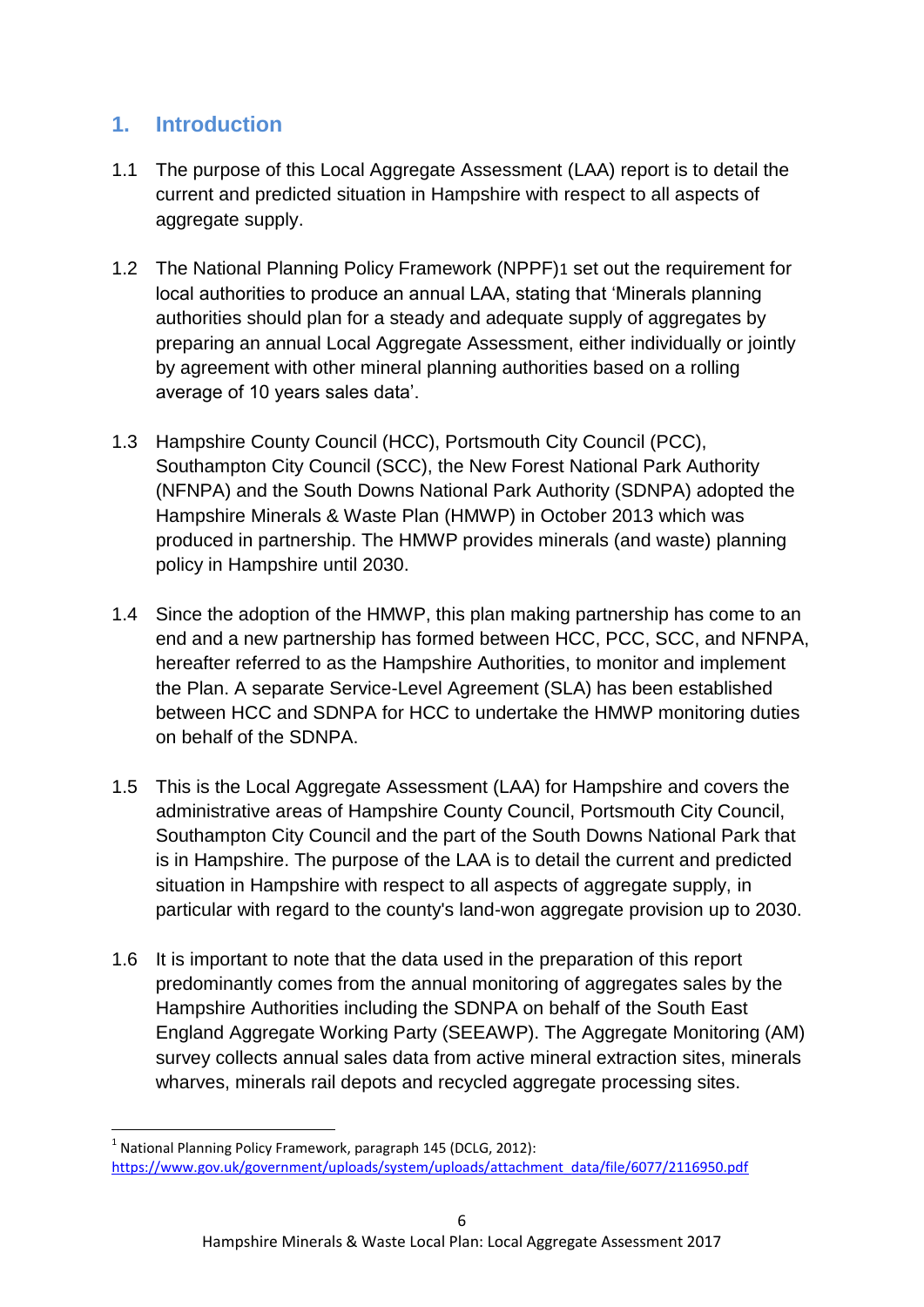# <span id="page-8-1"></span><span id="page-8-0"></span>**2. Land Won Aggregate**

## **Geology of Hampshire**

- 2.1 The geology of Hampshire is currently characterised by four main geological regions:
	- Chalk Downlands comprising Upper Chalk
	- Hampshire Basin
	- London Basin
	- Wealden Edge
- 2.2 In terms of aggregates, Hampshire's geology provides the following:
	- Sharp sand and gravel:
	- Soft sand; and
	- Silica Sand.
- 2.3 Hampshire has the capability of supplying aggregates from a number of sources including:
	- Land-won extraction:
	- recycled and secondary aggregate;
	- dredging sand and gravel from the sea bed (marine-won); and
	- $\bullet$  importing aggregate (via rail depots)<sup>2</sup>.
	- 2.4 Further information regarding the detailed geology within Hampshire can be found in the:
		- Minerals in Hampshire: Background Study<sup>3</sup> report which was produced in support of the Hampshire Minerals and Waste Plan
		- Soft Sand Topic Paper<sup>4</sup>.

# <span id="page-8-2"></span>**Permitted Sites Producing Sand and Gravel in Hampshire**

2.5 Historically much of Hampshire's land-won aggregate production has come from south-west Hampshire. Figure 1 shows the location of the active quarries in Hampshire in 2016. An increasing number of smaller production areas have been located in north east Hampshire and south Hampshire.

 2 Estimate of imports by road can be found in the AM 2014 National Collation. <sup>3</sup> Minerals in Hampshire: Background Study (V7), 2013:

[http://documents.hants.gov.uk/mineralsandwaste/HMWP100bMineralsinHampshirev7-](http://documents.hants.gov.uk/mineralsandwaste/HMWP100bMineralsinHampshirev7-SubmissionRevisedFeb2013.pdf) [SubmissionRevisedFeb2013.pdf](http://documents.hants.gov.uk/mineralsandwaste/HMWP100bMineralsinHampshirev7-SubmissionRevisedFeb2013.pdf)

<sup>4</sup> HMWP – Soft Sand Topic Paper:

[<sup>\(</sup>http://documents.hants.gov.uk/mineralsandwaste/HMWP123SoftSandTopicPaper-Final-](http://documents.hants.gov.uk/mineralsandwaste/HMWP123SoftSandTopicPaper-Final-SubmissionFeb2012.pdf)[SubmissionFeb2012.pdf\)](http://documents.hants.gov.uk/mineralsandwaste/HMWP123SoftSandTopicPaper-Final-SubmissionFeb2012.pdf)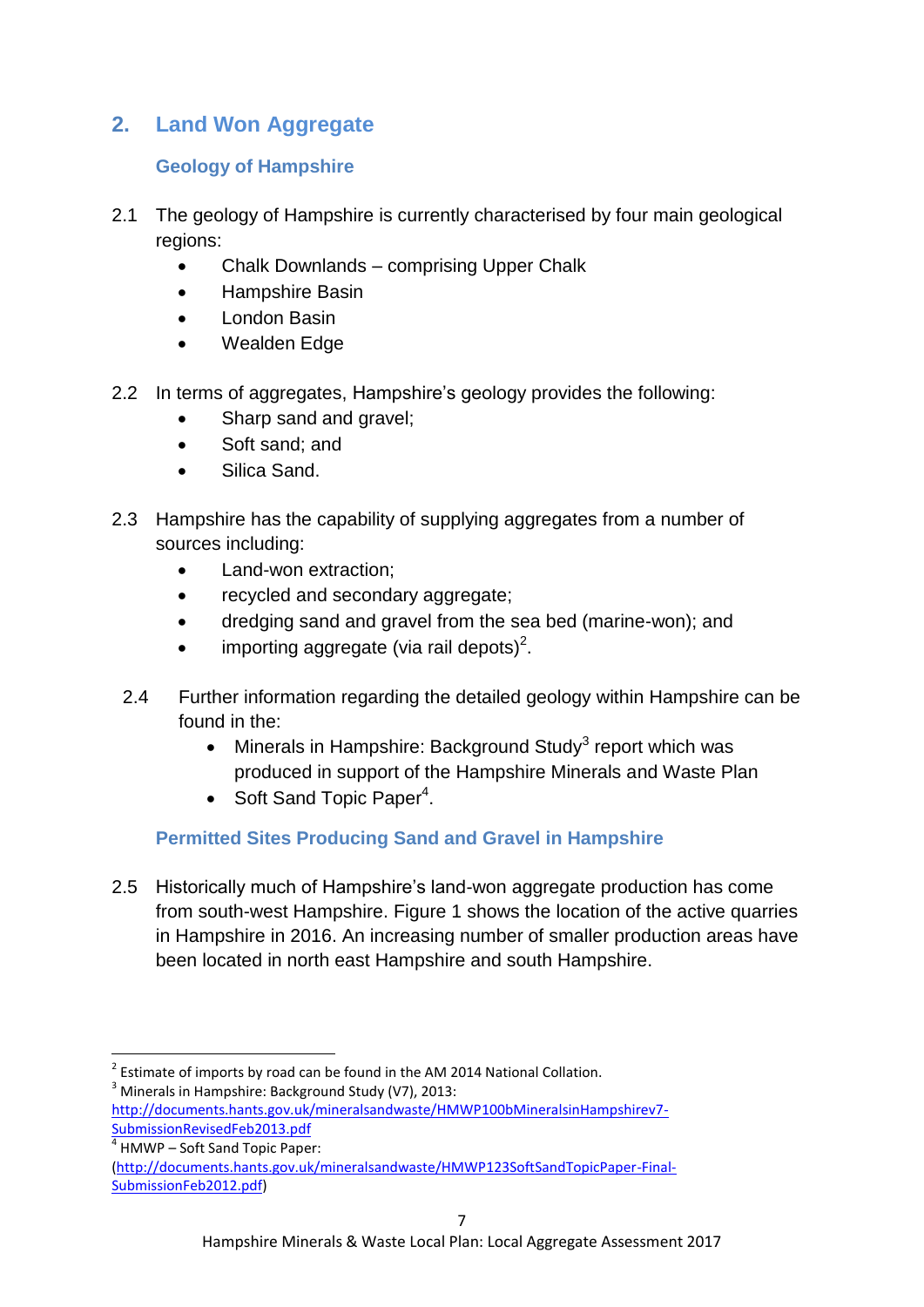#### **Figure 1: Location of active quarries in 2016**

<span id="page-9-0"></span>

- 2.6 Production in south Hampshire has fallen significantly in recent years, reflecting the depletion of available resources following the closures of extraction sites at Netley and Warsash. Increased availability of alternative sources of aggregate, such as rail and marine dredged imports and recycled aggregates has helped to address this fall of land-won production.
- 2.7 Production in south-west Hampshire has increased, which has traditionally supplied sand and gravel to west Hampshire, Bournemouth and Poole market areas.
- 2.8 Reserves of soft sand in Hampshire are very scarce and are concentrated in a small number of areas. This is highlighted in Table 1 by the clusters of quarries of soft sand. In contrast, sharp sand and gravel is more widely distributed throughout Hampshire. Table 1 provides details of the aggregate extracted at each permitted extraction site.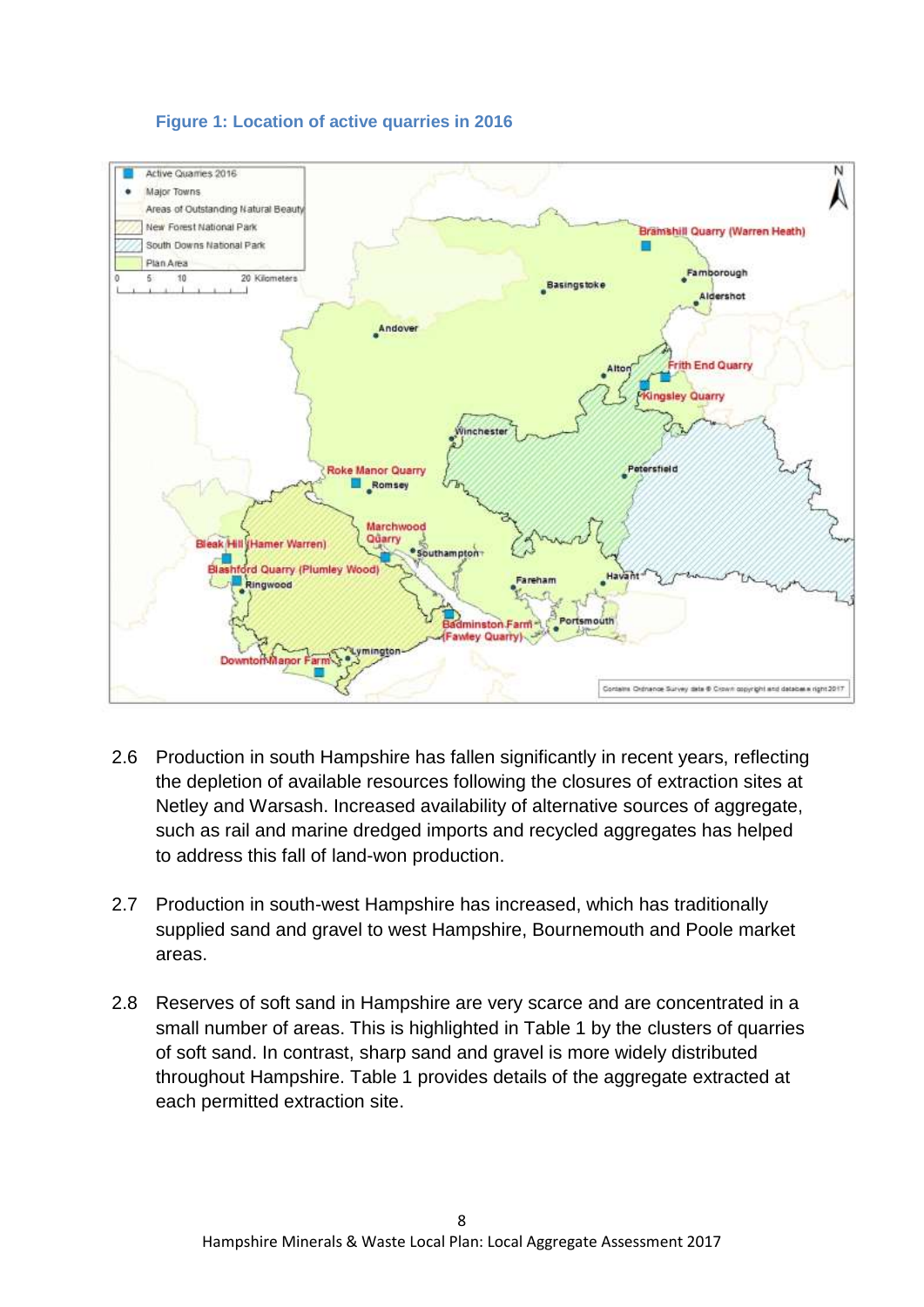|                                              |                                      | <b>Aggregate</b>              |                  |                        |
|----------------------------------------------|--------------------------------------|-------------------------------|------------------|------------------------|
| <b>Site</b>                                  | Operator                             | <b>Sharp Sand</b><br>& Gravel | <b>Soft Sand</b> | <b>Status</b>          |
| Badminston Farm,<br>Fawley                   | Mid Hants Ltd                        | ✓                             |                  | Active                 |
| <b>Blashford Quarry,</b><br>Ringwood         | <b>Tarmac Ltd</b>                    | ✓                             | $\checkmark$     | Active                 |
| Bleak Hill Quarry,<br><b>Ringwood Forest</b> | <b>CEMEX</b>                         | ✓                             | $\checkmark$     | Active                 |
| <b>Bramshill Quarry</b><br>(Warren Heath)    | <b>CEMEX</b>                         | ✓                             |                  | Active                 |
| Chandlers Farm,<br>Eversley                  | <b>CEMEX</b>                         | ✓                             |                  | <i><b>Inactive</b></i> |
| Downton Manor Farm,<br>Milford on Sea        | New Milton Sand<br>and Ballast Sharp | $\checkmark$                  |                  | Active                 |
| <b>Frith End Quarry</b>                      | Grundon                              |                               | $\checkmark$     | Active                 |
| <b>Kingsley Quarry</b>                       | <b>Tarmac Ltd</b>                    |                               | ✓                | Active                 |
| Marchwood Quarry                             | Marchwood<br>Aggregates              | ✓                             |                  | Active                 |
| <b>Roke Manor Quarry</b>                     | Raymond Brown<br>Aggregates          | ✓                             |                  | Active                 |

#### <span id="page-10-1"></span>**Table 1: Permitted quarries in Hampshire, 2016**

#### <span id="page-10-0"></span>**Sand and Gravel Production and Sales**

- 2.9 The sales of land-won sand and gravel in Hampshire are shown in Table 2. The overall trend is of year on year decline, with sales 36% lower in 2016 than in 2007. The difference in annual sales is more marked for sharp sand and gravel.
- 2.10 The sales of soft sand rose in 2016 from 0.12 to 0.2Mt. This is a 66.7% increase in sales and a sharp rise in sales above the level of the past 8 years. Sales of soft sand rose in 2010 and 2012, but subsequent years experienced lower sales. There has been a slow increase in sales of soft sand from 2014, so this could mark the start of a continued trend. The sales in 2016 have had the effect of raising the 3 year average to 0.14Mt, which reflects this trend.
- 2.11 Sales of sharp sand and gravel increased by 5.6% from 0.71Mt in 2015 to 0.75Mt in 2016. Whilst this level is significantly lower than that of 2007, a higher level of sales appears to have been maintained since 2013, including a slow and steady increase in sales with the exception of 2015.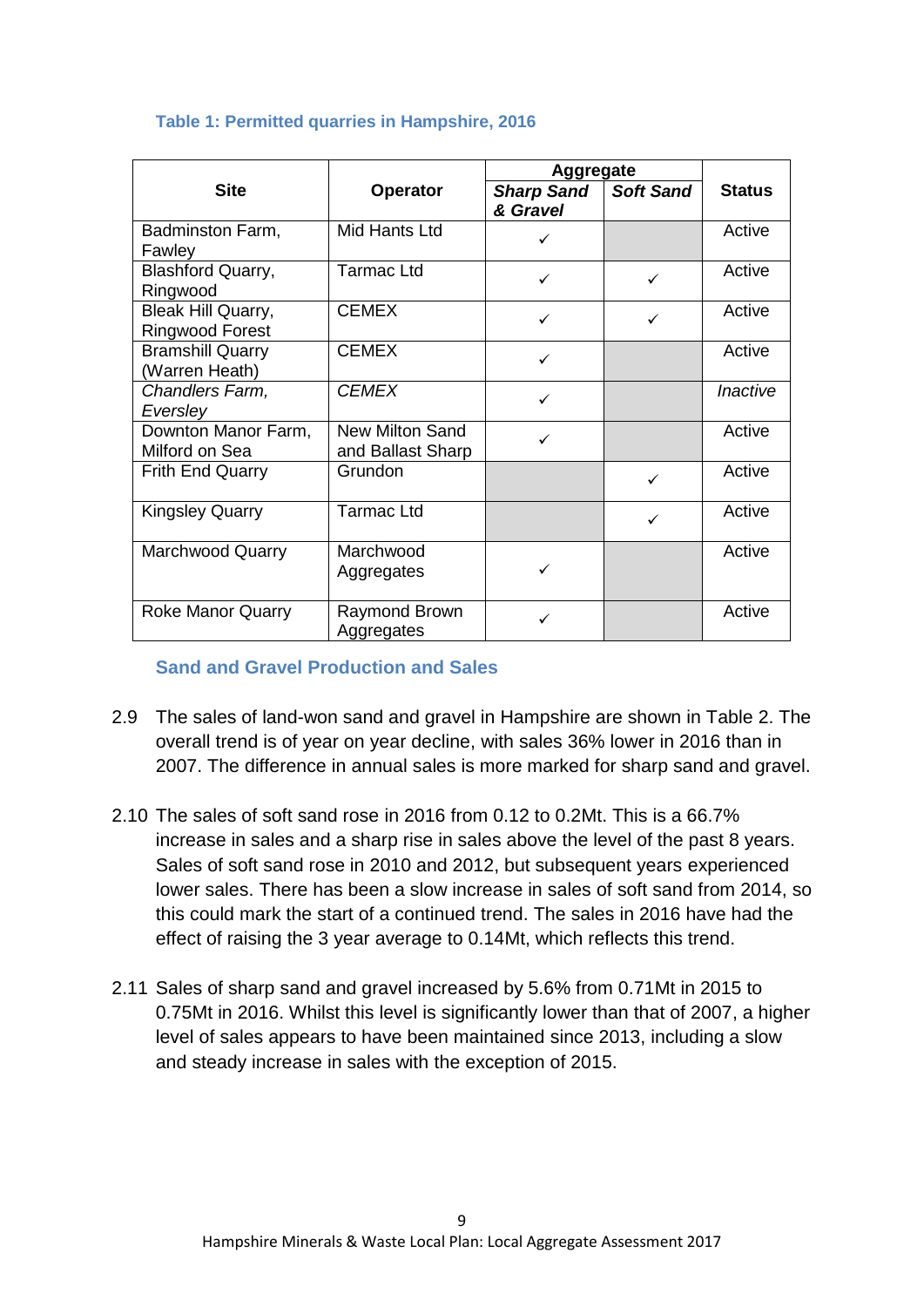#### <span id="page-11-0"></span>**Table 2: Land-won soft sand and sharp sand and gravel sales in Hampshire, 2007-2016 (Million tonnes, Mt)**

| Year<br>(yr)                                                        | 2007 | 2008 | 2009 | 2010 | 2011 | 2012 | 2013 | 2014 | 2015 | 2016 | Last<br>3 yr<br>average | Last<br>10 <sub>yr</sub><br>average |
|---------------------------------------------------------------------|------|------|------|------|------|------|------|------|------|------|-------------------------|-------------------------------------|
| <b>Soft</b><br><b>Sand</b><br>Sales*                                | 0.18 | 0.29 | 0.1  | 0.14 | 0.12 | 0.16 | 0.12 | 0.11 | 0.12 | 0.2  | 0.14                    | 0.15                                |
| <b>Sharp</b><br><b>Sand</b><br>and<br><b>Gravel</b><br><b>Sales</b> | 1.3  | 0.98 | 0.95 | 0.84 | 0.71 | 0.58 | 0.73 | 0.78 | 0.71 | 0.75 | 0.75                    | 0.83                                |
| <b>Total</b><br><b>Sales</b>                                        | 1.49 | 1.27 | 1.05 | 0.98 | 0.83 | 0.75 | 0.85 | 0.88 | 0.83 | 0.95 | 0.89                    | 0.99                                |

#### **Footnotes**

Source: Aggregate Monitoring Surveys, 2007-2016

\*Please note soft sand figures before 2013 may include a small amount of silica sand (non-aggregate). Please see Appendix A for further information on Silica Sand.

2.12 Figure 2 shows the sales of land-won sand and gravel in Hampshire since 1996 to date. The overall trend of a steady decline in sales from 1996 is shown on the graph, until 2012 where sales have gradually risen year on year.

<span id="page-11-1"></span>

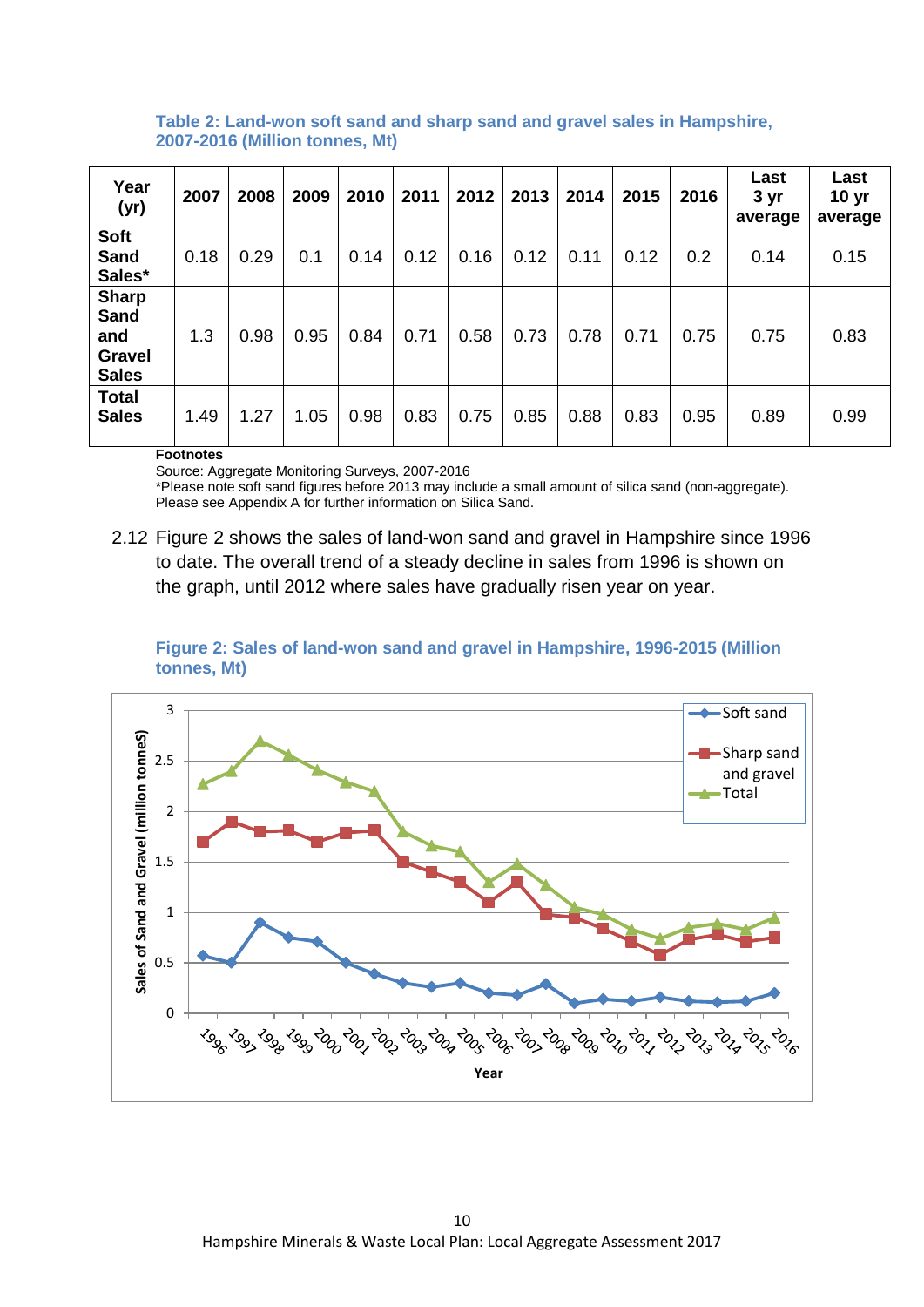- 2.13 An important point to note is that 60% of the current sand and gravel reserve in Hampshire is contained in one site, Blashford Quarry (Plumley Wood). This could have implications for the future supply if any issues with extraction are encountered.
- 2.14 The land-won aggregate supply plan in Hampshire is based on sub-regional apportionment figures which have been retained as part of the Hampshire Minerals and Waste Plan. The apportionment figures represent the 'Local Requirement' and have been used to calculate the landbank for sand and gravel by dividing the permitted reserve of local land-won aggregate with the current apportionment figure.
- 2.15 Table 3 shows the total landbank for all land-won aggregate based on local requirement for Hampshire is 5.71 years. Hampshire currently has the lowest landbank in the South East England Region (Source: AM2016 survey).
- 2.16 The landbank for soft sand is calculated at 2.5 years based on local requirements. The landbank increases marginally when looking at sales figures, ranging between 3.5 and 5 years, dependent on whether sales in 2016, 3 year average sales or 10 year average sales are used. The sharp sand and gravel landbank is calculated at 5.31 years based on local requirements, which is below the 7 year NPPF requirement. Whereas the landbank when based upon 10 year average sales, 3 year average sales and 2016 sales ranges from 8.19- 9.07 years.
- 2.17 However, the landbank figures are expected to increase as future planning applications come forward, and planned application sites commence work. Please see section 6 for further information on the future of land-won aggregate and landbanks.

|                               | <b>Permitted</b><br><b>Reserve</b><br>(m <sub>t</sub> ) | Landbank<br>based upon<br>Local<br><b>Requirement</b><br>(years)* | Landbank<br>based upon<br>10yr<br>average<br>sales<br>between<br>2007-2016<br>(years) | Landbank<br>based<br>upon 3yr<br>average<br>sale<br>between<br>2014-2016<br>(years) | Landbank<br>based<br>upon 2016<br>sales<br>(years) |
|-------------------------------|---------------------------------------------------------|-------------------------------------------------------------------|---------------------------------------------------------------------------------------|-------------------------------------------------------------------------------------|----------------------------------------------------|
| <b>Soft Sand</b>              | 0.7                                                     | 2.5                                                               | 4.67                                                                                  | 5.00                                                                                | 3.5                                                |
| <b>Sharp Sand</b><br>& Gravel | 6.8                                                     | 5.31                                                              | 8.19                                                                                  | 9.07                                                                                | 9.07                                               |
| Total**                       | 8.9                                                     | 5.71                                                              | 8.99                                                                                  | 10                                                                                  | 9.37                                               |

#### <span id="page-12-0"></span>**Table 3: Hampshire reserves and landbank**

Source: Aggregate Monitoring Surveys, 2007-2016

Please note: the silica sand landbank is incorporated into the soft sand landbank as the resources can be classed as either soft sand or silica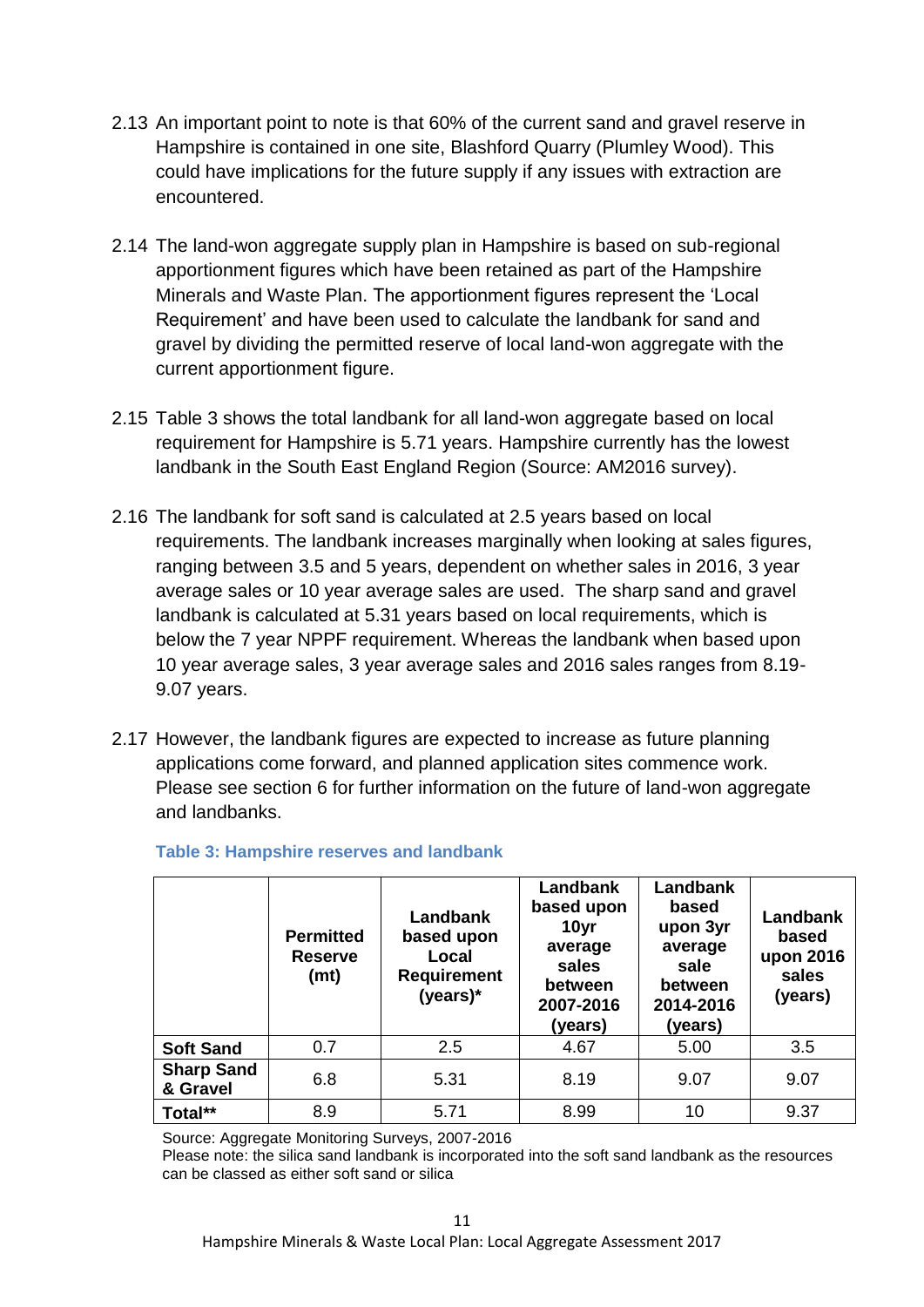\*Local Requirement for SS&G – 1.28, Soft Sand – 0.28, Total – 1.56 (mtpa) \*\*In some cases operators were unable to quantify the individual sharp sand & gravel and soft sand reserves and only provide a total reserve. This results in the total reserve figure being higher than the combined soft sand and sharp sand & gravel figures.

## <span id="page-13-0"></span>**3. Recycled/Secondary Aggregates**

- 3.1 Data pertaining to sales of recycled or secondary aggregates is collected yearly as part of the surveys carried out by mineral planning authorities. Figure 3 shows the location of all active recycled sites in operation in Hampshire during 2016 that were surveyed. It should be noted that whilst all sites were surveyed, not all responded. As such, the results should be used with caution to indicate a general trend of what is happening.
- 3.2 There are 29 sites which hold valid planning permission for the production of recycled and secondary aggregates in Hampshire. Of these sites, there was a response rate of 87% to the AM survey 2016, indicating a collective of capacity of 1.8Mt. The total capacity for recycled or secondary aggregate processing in Hampshire is likely to be higher than 1.8Mt when accounting for those sites which did not respond to the survey, temporary sites permitted, as well as the potential for unauthorised operations.
- <span id="page-13-2"></span>3.3 The sales figures of the recycled and secondary aggregate in Hampshire for the most recent 10 year period, 2006-2016 are shown in Table 4. Sales had been increasing up to a peak in 2014, where sales started to decline. Initially the decrease in 2015 was by 10. 8%, however there was a more marked decrease last year with sales falling by 24.2% to 0.75Mt.
- 3.4 There were 742,639 tonnes of recycled aggregate sales in 2016 in comparison to 88,811 tonnes of secondary aggregate sales. This translates into split of 90% to 10% respectively for recycled and secondary aggregates sales.

| Year<br>(yr) | 2007 | 2008 | 2009 | 2010 | 2011 |      | 2012   2013   2014   2015 |      |      | 2016 | Last<br>10 <sub>vr</sub><br>average | Last<br>3 yr<br>average |
|--------------|------|------|------|------|------|------|---------------------------|------|------|------|-------------------------------------|-------------------------|
| <b>Sales</b> | 0.55 | 0.64 | 0.6  | 0.79 | 0.93 | 0.81 | 0.93                      | 1.11 | 0.99 | 0.83 | 0.82                                | 0.98                    |

<span id="page-13-1"></span>**Table 4: Recycled and Secondary aggregate sales in Hampshire, 2007-2016 (Million tonnes, Mt)**

**Footnotes**

Source: Aggregate Monitoring Surveys, 2007-2016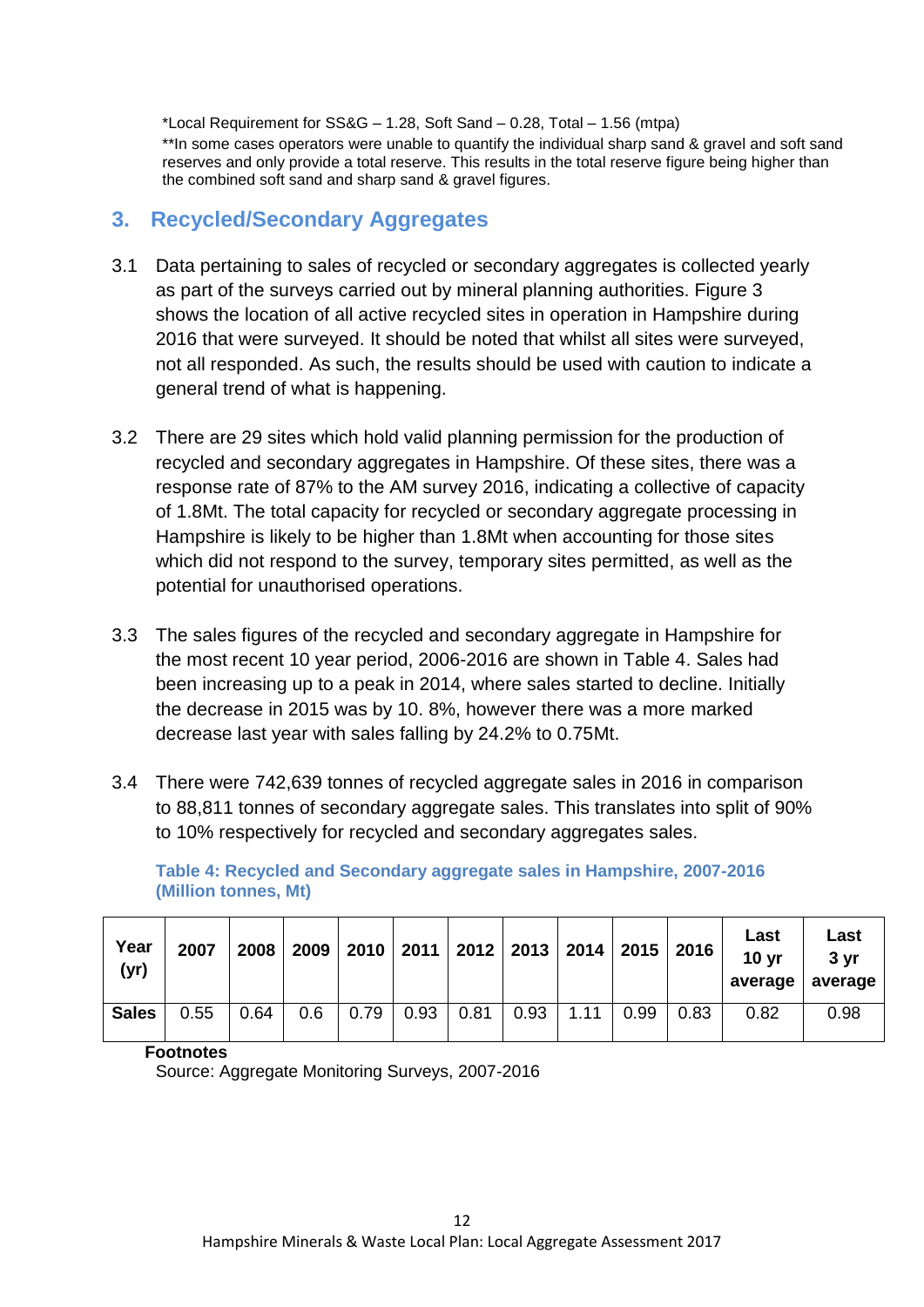#### **Figure 3: Location map of active recycled and secondary aggregate sites in Hampshire, 2016**



# <span id="page-14-0"></span>**4. Wharves (Marine-won Sand and Gravel)**

- 4.1 Hampshire has six existing wharves located on the south coast of Hampshire, the locations of which are shown in figure 4. The mineral rights for marine sand and gravel are owned by the Crown Estate, up to the edge of the continental shelf. There are two dredging regions in proximity to Hampshire: South Coast (including Owers) and the East English Channel. It is understood that there is 89.47 Mt of good quality permitted reserves suitable for primary (construction) aggregate uses in the 'South Coast' region, and 75.99 Mt of good quality permitted reserves suitable in the 'East English Channel' region.
- 4.2 In 2016, Hampshire received 1,597,123 tonnes of its marine-won aggregates from the 'South Coast' region and this was 99.1% of the total dredged marinewon aggregate landed in this year for the county.
- 4.3 The Crown Estate has indicated that based upon the 10 year average annual extraction rate of 3.57 mt and the licences within the South Coast region, the life expectancy of the good quality primary aggregate reserves, can be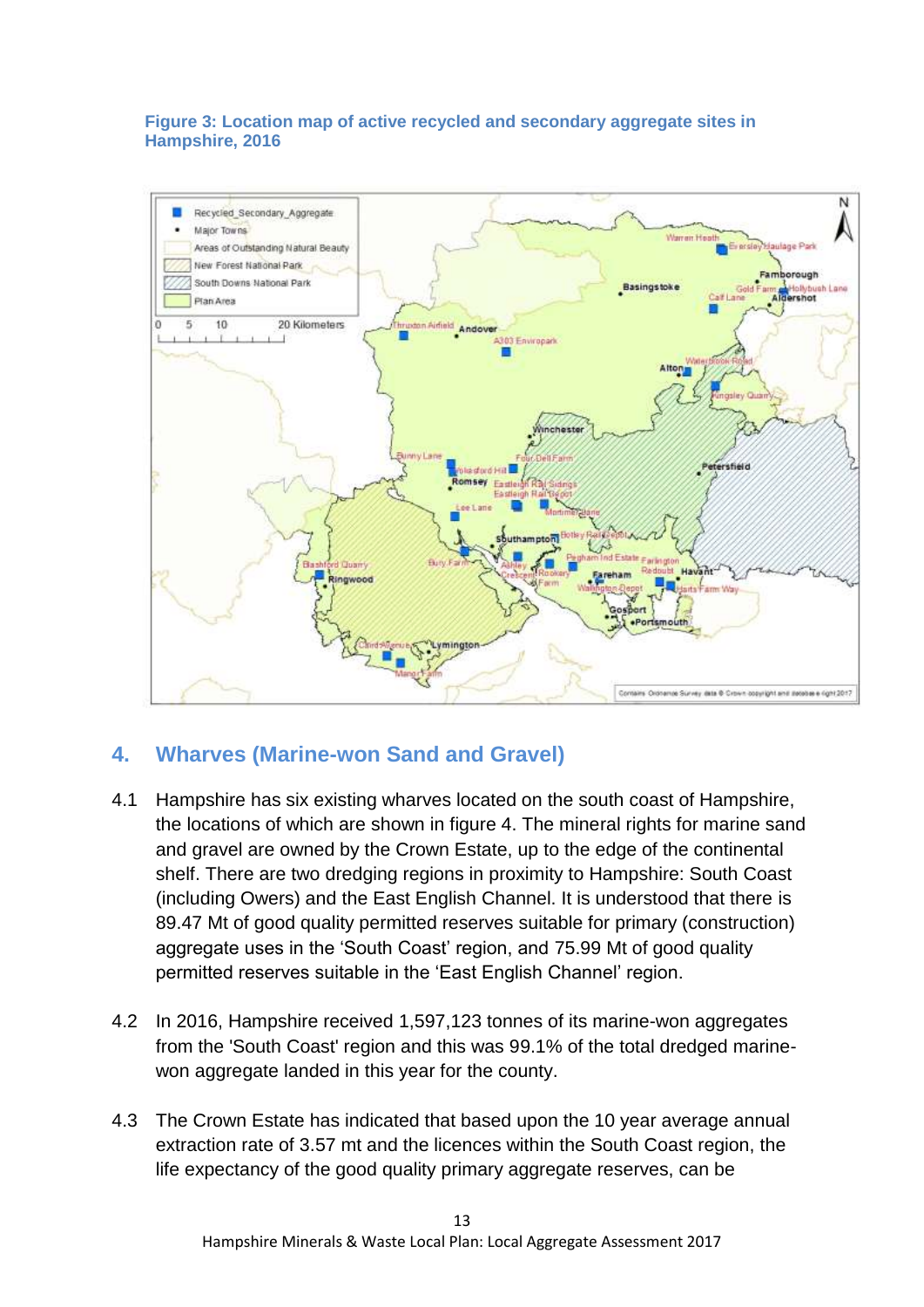assessed as being over 25 years. In 2016, there was 3.10 mt extracted from the South Coast region indicating reserves would last 28.8 years at that rate of extraction.

<span id="page-15-1"></span>

**Figure 4: Location map of active wharves in Hampshire, 2016**

4.4 The level of marine-won sand and gravel sales at wharves in Hampshire is shown in Table 5. In 2016 the level of sales recorded was 1.55Mt, this is above both the 10 year (+14.8%) and 3 year (+4%) average sales. However this level has not increased on the level of sales recorded in 2015. Please see section 6 for more information on future capacity and sales at wharves.

#### <span id="page-15-0"></span>**Table 5: Marine-won sand and gravel sales in Hampshire, 2007-2016 (Million tonnes, Mt)**

| Year<br>(yr) | 2007 | 2008 | 2009 |     |      | <sup>∣</sup> 2010   2011   2012   2013   2014   2015   2016 |     |      |      |      | Last<br>10 <sub>vr</sub><br>average | Last<br>3 <sub>vr</sub><br>average |
|--------------|------|------|------|-----|------|-------------------------------------------------------------|-----|------|------|------|-------------------------------------|------------------------------------|
| <b>Sales</b> | .69  | .44  | 1.08 | 112 | 1.17 | 11                                                          | .43 | 1.36 | 1.55 | 1.55 | 1.35                                | .49                                |

#### **Footnotes**

Source: Aggregate monitoring surveys, 2007-2016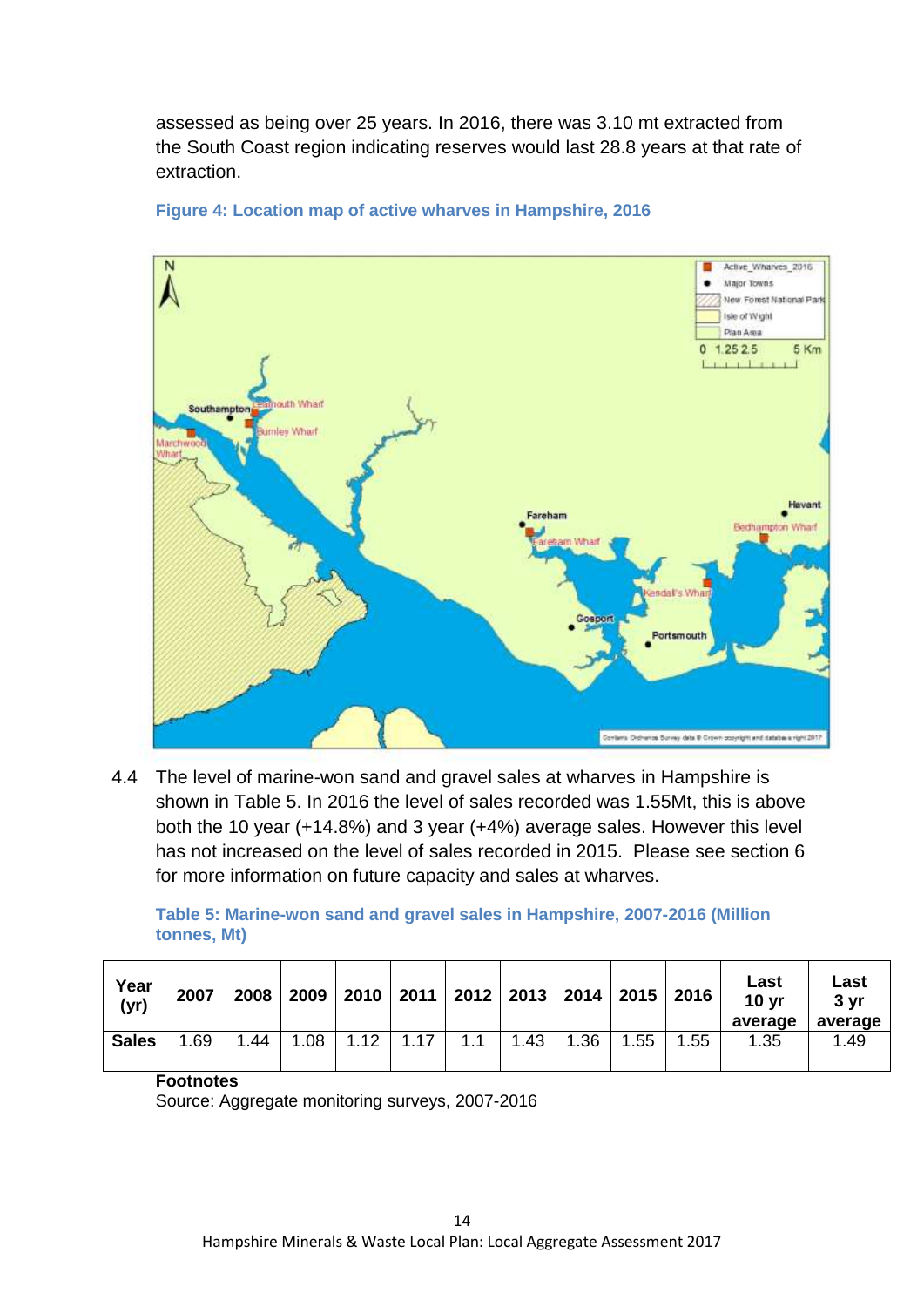# <span id="page-16-0"></span>**5. Crushed Rock**

- 5.1 Hampshire does not have any natural hard rock resources and therefore relies on imports of crushed rock such as limestone and granite to meet demand for this type of aggregate.
- 5.2 Limestone is largely imported into Hampshire from quarries in Somerset by rail directly into three aggregate rail de]pots in the south of the county at Botley, Eastleigh and Fareham. In 2016, 396,665 tonnes of crushed rock imported from Somerset was sold at the rail depots. The location of the rail depots processing crushed rock imports is shown on the location map contained in Figure 5. In addition a similar amount of crushed rock is imported into Hampshire by road.



<span id="page-16-1"></span>**Figure 5: Location map of active rail depots in Hampshire, 2016**

- 5.3 The crushed rock sales (from rail and sea imports) in Hampshire recorded over the last 10 years are detailed in Table 6. It is important to note that whilst a proportion of crushed rock sales are imported into Hampshire by road, data is only available for the years 2009 and 2014, so for the purposes of this report, imports by road are not included.
- 5.4 The crushed rock sales in 2016 were recorded at 0.42 Mt, this is in line with the 10 year average in sales but is 8.6% lower than sales in 2015 and 2014.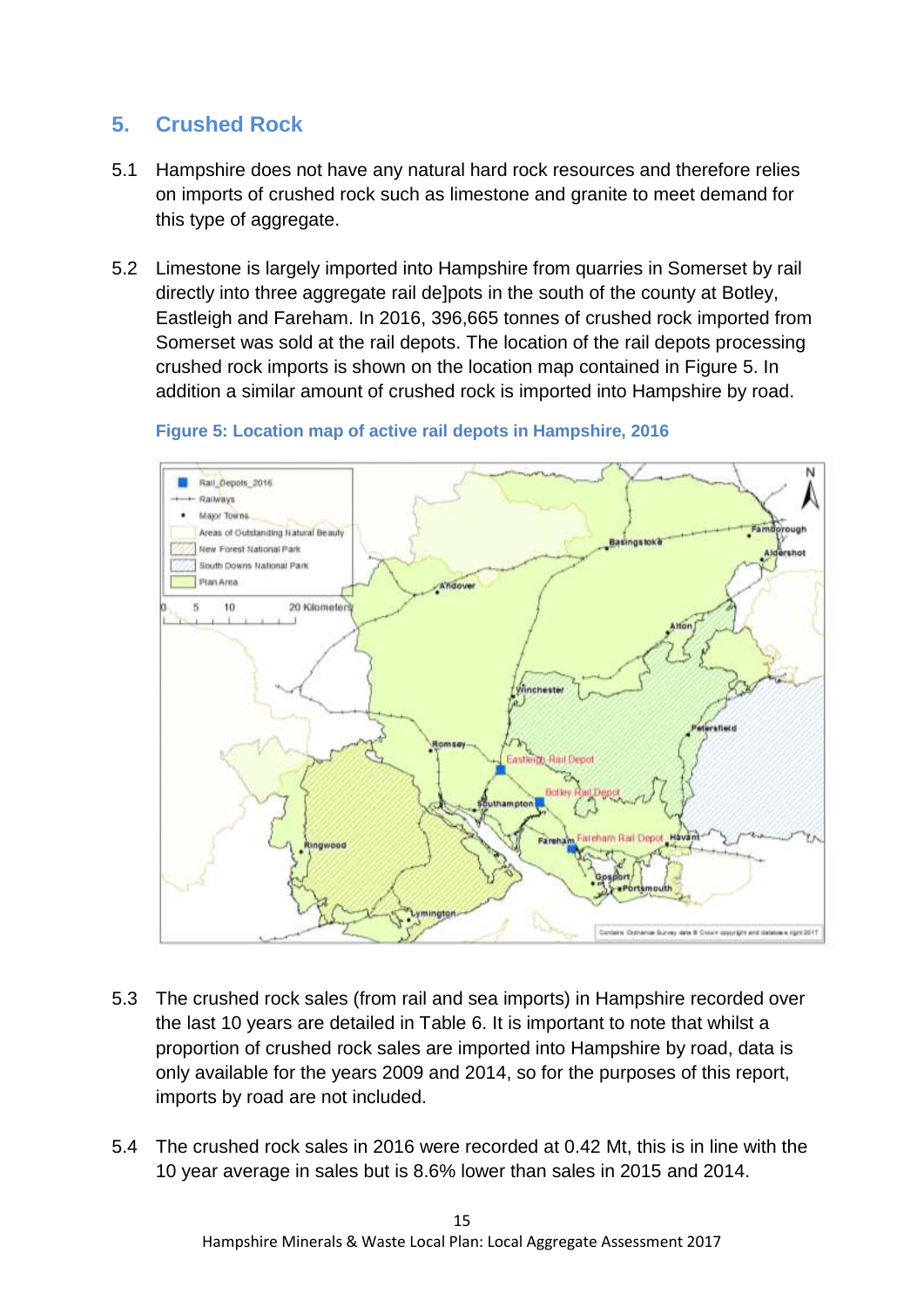#### <span id="page-17-1"></span>**Table 6: Crushed rock sales from rail depots and wharves in Hampshire, 2007- 2016 (Million tonnes, Mt)**

| Year<br>(yr) | 2007 | 2008 | 2009 | 2010 | 2011 | 2012 | 2013 | 2014 | 2015 | 2016* | Last<br>10 <sub>yr</sub><br>average | Last<br>3 yr<br>average |
|--------------|------|------|------|------|------|------|------|------|------|-------|-------------------------------------|-------------------------|
| <b>Sales</b> | 0.54 | 0.59 | 0.35 | 0.36 | 0.33 | 0.28 | 0.39 | 0.46 | 0.46 | 0.42  | 0.42                                | 0.45                    |

#### **Footnotes**

Source: Aggregate Monitoring Surveys, 2007-2016 \*24,344 tonnes were recorded at Hampshire wharves

- 5.5 In terms of exports of crushed rock, these are technically zero as Hampshire does not have its own source of crushed rock to export. However it is understood that a small amount of rail imported crushed rock arrives at Hampshire rail depots, to then be sold on outside of Hampshire via road exports.
- 5.6 Somerset County Council confirmed that they have sufficient reserves to meet current needs and do not foresee any likely issues that would affect the future supply of crushed rock to the South East Region, which includes Hampshire. Should future demand increase, the issue lies with the capacity of the rail depots to manage a higher level of imports, rather than with future supply. Please see section 6 for further information on capacity at rail depots.

### <span id="page-17-0"></span>**6. Overview of Aggregate Sales**

- 6.1 The sales of land-won sand and gravel, marine-won sand and gravel, crushed rock imports and recycled/secondary aggregates have been amalgamated and can be seen in Figure 6.
- 6.2 The sales of aggregates appear to follow the same overall trend, with the exception of recycled/secondary aggregates. All other sales decreased between 2007 and 2012, where upon the overall trend has been generally upward. Sales of Recycled and secondary aggregates however were increasing between 2007 and 2014, where upon sales have decreased year on year.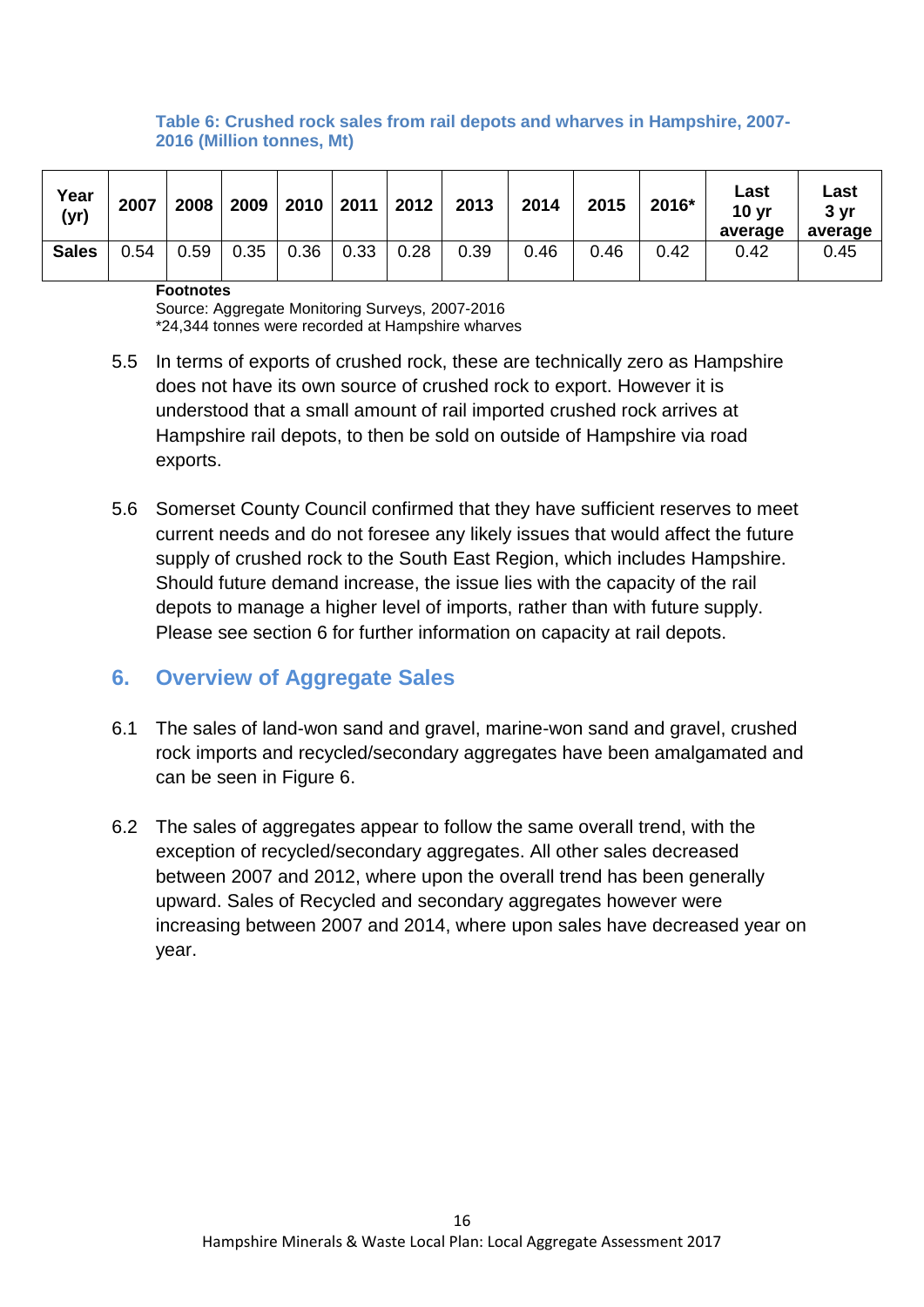

#### **Figure 6: Overview of aggregate sales, 2007-2016 (Million tonnes, Mt)**

# <span id="page-18-0"></span>**7. Future Aggregate Supply**

- 7.1 Infrastructure projects that are likely to place an additional demand of future aggregate demand in Hampshire relate to both housing and transport projects. There are in the region of 90,000 new homes planned within the Hampshire area. The single greatest development planned is within the Basingstoke and Deane area. In addition there are 10,000 new homes planned within the Fareham area, 6000 of which are part of the Welborne development and another development site Whitehill Bordon in East Hampshire.
- 7.2 There are a number of bypass projects planned as necessary transport infrastructure to accommodate the additional demand. In Fareham alone there is a £20 million Stubbington Bypass scheme being planned along with access improvements to the Welborne development which include improvements to the A32 corridor and M27 junction improvements, estimated to be in the region of £30 million. In Eastleigh, Botley bypass is being planned estimated at £20 million.
- 7.3 All of these projects are of significant scale to require the future demand to be accounted for in future aggregate supplies, over and above the annual infrastructure delivery programme. The Hampshire Strategic Infrastructure Statement (2017)<sup>5</sup> contains more information on the level of future development

<sup>&</sup>lt;sup>5</sup> Hampshire Strategic Infrastructure Statement (2017) : [http://documents.hants.gov.uk/planning](http://documents.hants.gov.uk/planning-strategic/HampshireStrategicInfrastructureStatement2017.pdf)[strategic/HampshireStrategicInfrastructureStatement2017.pdf](http://documents.hants.gov.uk/planning-strategic/HampshireStrategicInfrastructureStatement2017.pdf)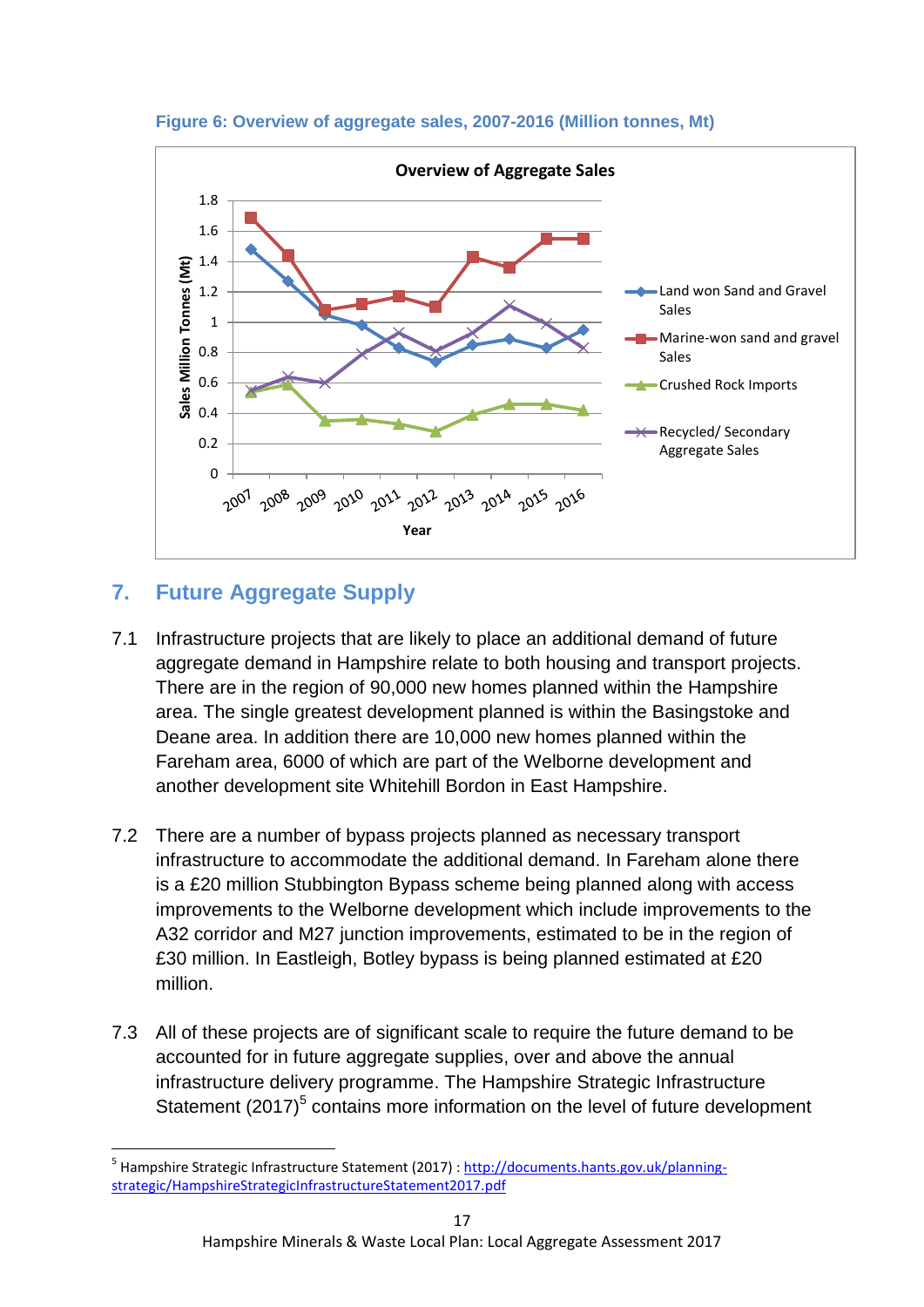planned for the area, which cumulatively will place additional pressure on aggregate supplies.

- 7.4 In order to meet future aggregate demand, including the infrastructure projects discussed above, Hampshire needs to have a sufficient aggregate landbank and capacity available to import aggregate at rail depots and wharves. Greater emphasis should be placed on recycled and secondary aggregate sites to supply future demand.
- 7.5 In order to establish what impact future planned development is likely to have on aggregate demand and supply in Hampshire, figures for planned infrastructure have been reviewed. Table 7 shows the infrastructure delivered between 2010-2015 compared with the quantum of development planned between 2016-2020. There appears to be a significant uplift in the level of development and therefore it should be anticipated that there will be an increase in the level of demand for aggregate.
- 7.6 Whilst there is some information available for the time period beyond 2020, this is not available for all infrastructure categories and over matching time periods. For this reason it was considered appropriate to standardise the timeframe being reviewed for all infrastructure and provide a snapshot.
- 7.7 It should be noted that the figures contained within the years 2016 to 2020 are an estimate of future delivery and will be subject to potential changes in timescales as a result of external factors such as 'Brexit'. The effect of Brexit on industry and development is yet to be realised, but the potential to influence the rate of infrastructure delivery is acknowledged in terms of labour. The Mineral Products Association recognises the uncertainty surrounding 'Brexit' needs resolution to prevent the current skills shortages from being exacerbated. <sup>6</sup> The impact of skills shortages through a reduced labour force would likely reduce aggregate demand due to reduced infrastructure delivery.

|                  |           | 2010-2015    | 2016-2020    | <b>Trend</b> |  |
|------------------|-----------|--------------|--------------|--------------|--|
| <b>Dwellings</b> |           | 22,864       | 206,828      |              |  |
| Schools          | 4 Primary | 0 Secondary  | 13 Primary   | 4 Secondary  |  |
| Roads            |           | £373,070,000 | £490,786,000 |              |  |

#### <span id="page-19-0"></span>**Table 7: Levels of delivered and planned infrastructure**

Source: Dwellings – District Local Plans in Hampshire / Schools – Hampshire School Places Plan 2017-2021<sup>7</sup> / Roads - ETE Capital Programme Monitoring (2017)<sup>8</sup>

<sup>6</sup> Mineral Products Association (2017) – Press release March 2017: http://www.mineralproducts.org/17 release09.htm

<sup>&</sup>lt;sup>7</sup> Hampshire School Places Plan 2017-2021<u>: http://documents.hants.gov.uk/childrens-</u> [services/HampshireSchoolPlacePlan2017-2021.pdf](file://///infldar001/HCC_HomeDrives/envnml/Personal/HantsFile_Checkout_envnml/:%20http:/documents.hants.gov.uk/childrens-services/HampshireSchoolPlacePlan2017-2021.pdf)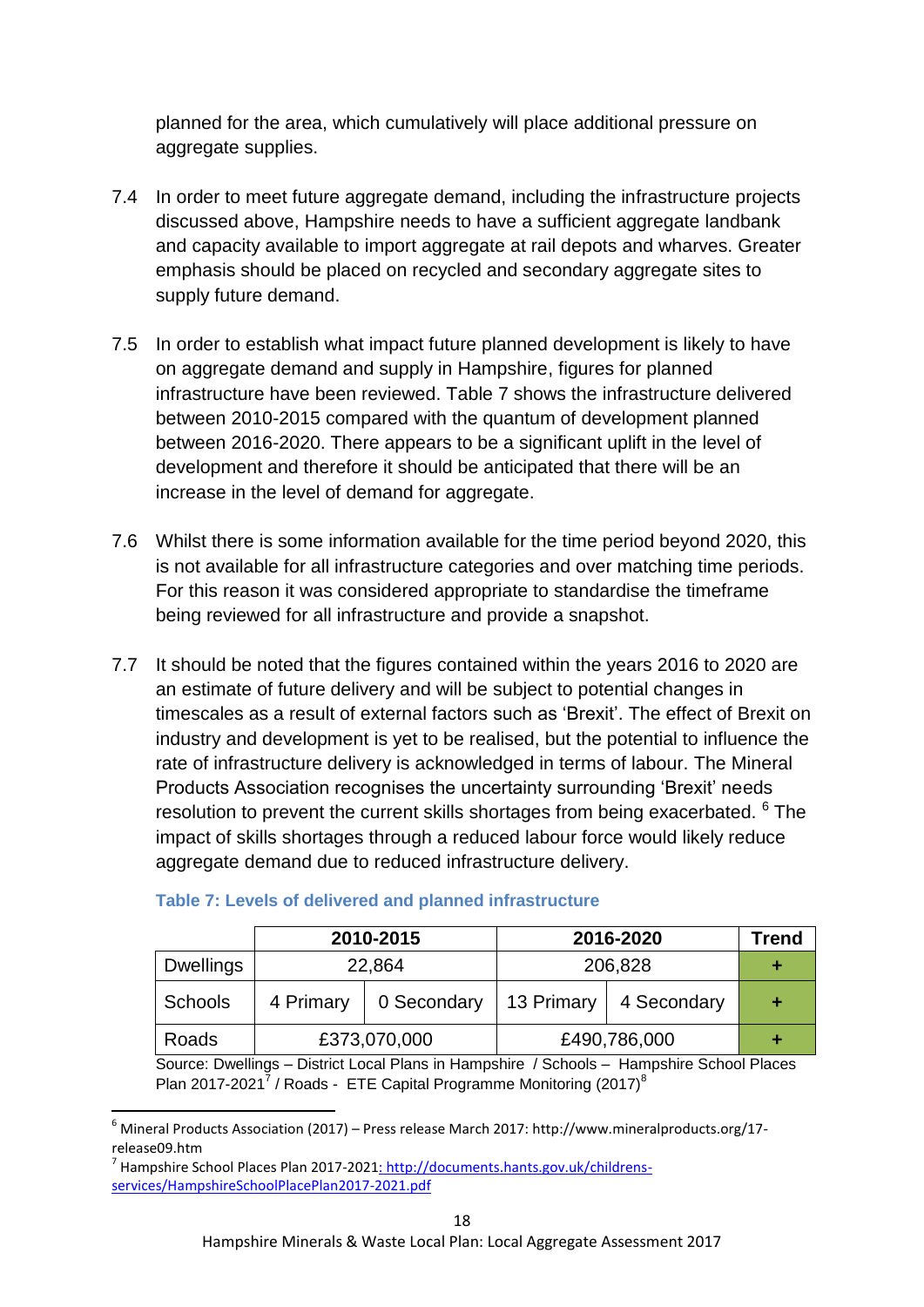7.8 The planned level of infrastructure construction appears to be significant uplift from the current build out rates and will require an increase in aggregate supply.

### **Landbank**

- <span id="page-20-0"></span>7.9 As reported in section 2, Hampshire does not meet the required NPPF seven year landbank. However it should be noted that there are a number of forthcoming applications which would substantially change the projected landbank figures. These are as follows:
	- Kingsley Quarry an application is expected to come forward for the extraction of 1 million tonnes of soft sand.
	- Roeshot current application expected to be determined in 2017 for the extraction of 3 million tonnes of sharp sand & gravel. It is worth noting that this is an allocated site.
	- Forest Lodge application approved in early 2017 for the extraction of 468,000 soft sand and sharp sand & gravel.
- 7.10 If the extraction figures listed in 6.5 are included within the permitted reserve figures for Hampshire, the reserves would stand at 15.2 Mt. The implications of these applications would substantially increase the projected landbank figures for Hampshire to 9.7 years, based on local requirements. Therefore, whilst the reported landbank figures appear to be low, there are no foreseen issues with aggregate supply to delivering future infrastructure in the short term.
- 7.11 Policy 20 of the Hampshire Minerals and Waste Plan identified sites for local land-won aggregates. Table 8 lists the allocated sites which have not had applications yet, but which if implemented could contribute to the land-won aggregate supply in Hampshire, demonstrating a future available supply.

 $^8$  ETE Capital Programme Monitoring, Executive Member for Transport and Environment Report 19 January 2017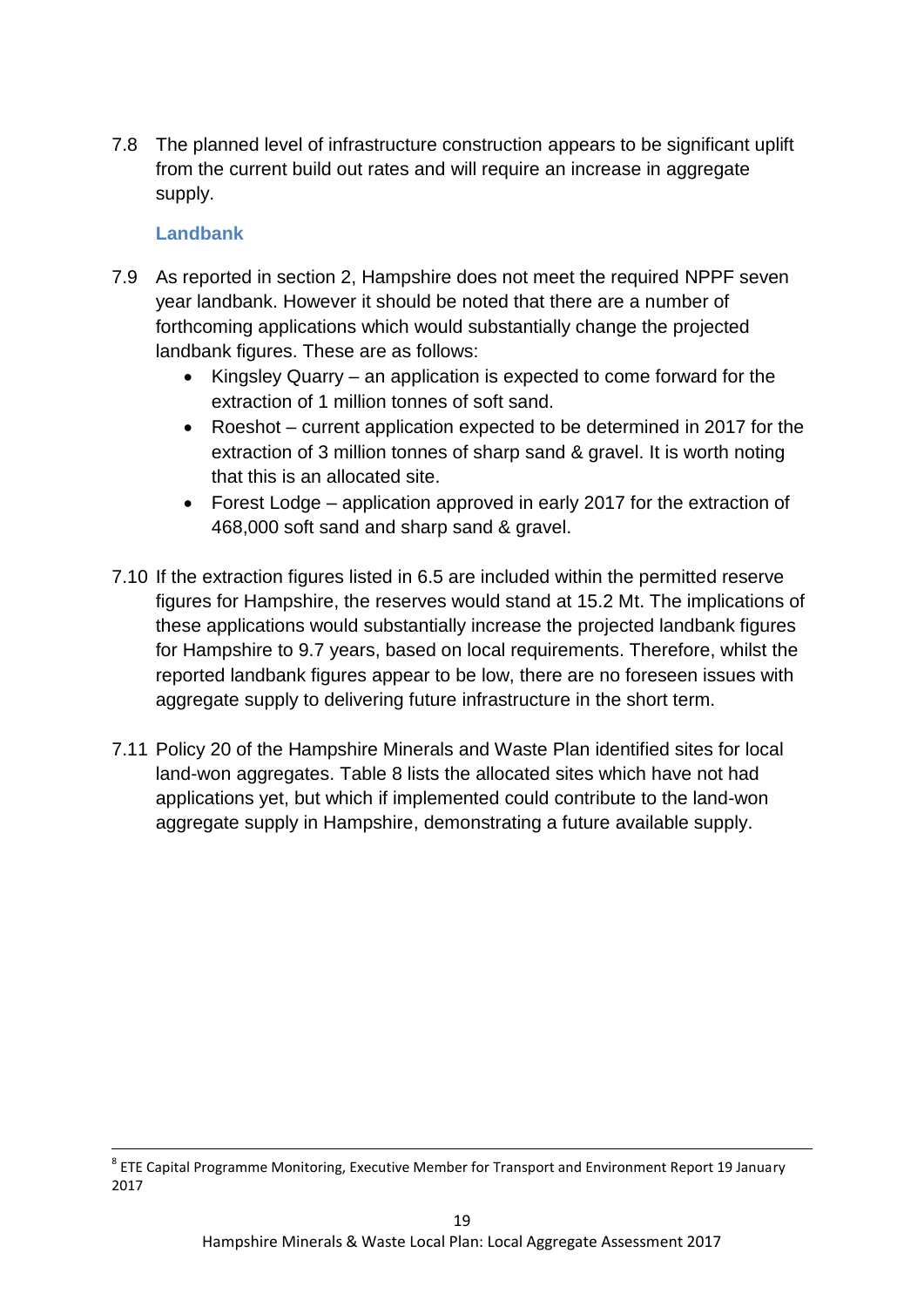| <b>Site</b>                        | Amount (mt) | <b>Aggregate</b> |
|------------------------------------|-------------|------------------|
| <b>Bleak Hill Quarry Extension</b> | 0.5         | $SS+G$           |
| <b>Bramshill Quarry Extension</b>  | 1.0         | $SS+G$           |
| <b>Cutty Brown</b>                 | 1.0         | $SS+G$           |
| Hamble Airfield                    | 1.5         | $SS+G$           |
| <b>Purple Haze</b>                 | 4.0         | SS and SS+G      |
| <b>Total</b>                       | 8.0         |                  |

#### <span id="page-21-0"></span>**Table 8: Allocated sites for land-won aggregates**

**Footnotes**

Source: Hampshire Minerals and Waste Plan 2013

Note: Roeshot is excluded from the allocated sites list as it is a current application

7.12 If the anticipated applications for sand and gravel sites as listed in 7.9 were included in the available supply figure, the landbank for Hampshire would increase from 5.71 years to 7.67 years based on the local requirement. If the allocated sites listed in table 8 were included the reserve figure, the landbank would increase to 12.80 years based on the local requirement. Based on the 10 year sales average, the landbank figure increases to 22.4 years demonstrating that there is a future supply planned for Hampshire.

|  |  |  |  | Table 9: Adjusted Landbank figures with future applications and allocated sites |
|--|--|--|--|---------------------------------------------------------------------------------|
|  |  |  |  |                                                                                 |

<span id="page-21-1"></span>

|                       | <b>Permitted</b><br><b>Reserve</b><br>(mt) | Landbank<br>based upon<br>Local<br><b>Requirement</b><br>(years)* | Landbank<br>based<br>upon 10yr<br>average<br>sales<br>(years) | Landbank<br>based<br>upon 3yr<br>average<br>sale<br>(years) | Landbank<br>based<br>upon 2016<br>sales<br>(years) |
|-----------------------|--------------------------------------------|-------------------------------------------------------------------|---------------------------------------------------------------|-------------------------------------------------------------|----------------------------------------------------|
| <b>Current SS+G</b>   |                                            |                                                                   |                                                               |                                                             |                                                    |
| <b>Reserves</b>       | 8.9                                        | 5.71                                                              | 8.99                                                          | 10.00                                                       | 9.37                                               |
| Current/              |                                            |                                                                   |                                                               |                                                             |                                                    |
| <b>Anticipated</b>    |                                            |                                                                   |                                                               |                                                             |                                                    |
| $SS+G$                |                                            |                                                                   |                                                               |                                                             |                                                    |
| <b>Applications</b>   | 4.47                                       | 2.87                                                              | 4.52                                                          | 5.02                                                        | 4.71                                               |
| <b>SS+G Allocated</b> |                                            |                                                                   |                                                               |                                                             |                                                    |
| <b>sites</b>          | 8.00                                       | 5.13                                                              | 8.08                                                          | 8.99                                                        | 8.42                                               |
| <b>Total</b>          | 19.97                                      | 12.80                                                             | 20.17                                                         | 22.44                                                       | 21.02                                              |

Current/Anticipated Applications include Kingsley Quarry 1Mt, Roeshot 3Mt and Forest Lodge 0.468Mt

7.13 In addition, to support a steady future supply of aggregate in Hampshire, Policy 18 of the Hampshire Minerals and Waste Plan states that the production of recycled and secondary aggregate production will be supported by encouraging investment and further infrastructure to maximise the availability of alternatives to marine-won and local land-won sand and gravel extraction. This will help to address the current landbank figures. However, whilst the market share of recycled and secondary aggregates has increased, the Mineral Products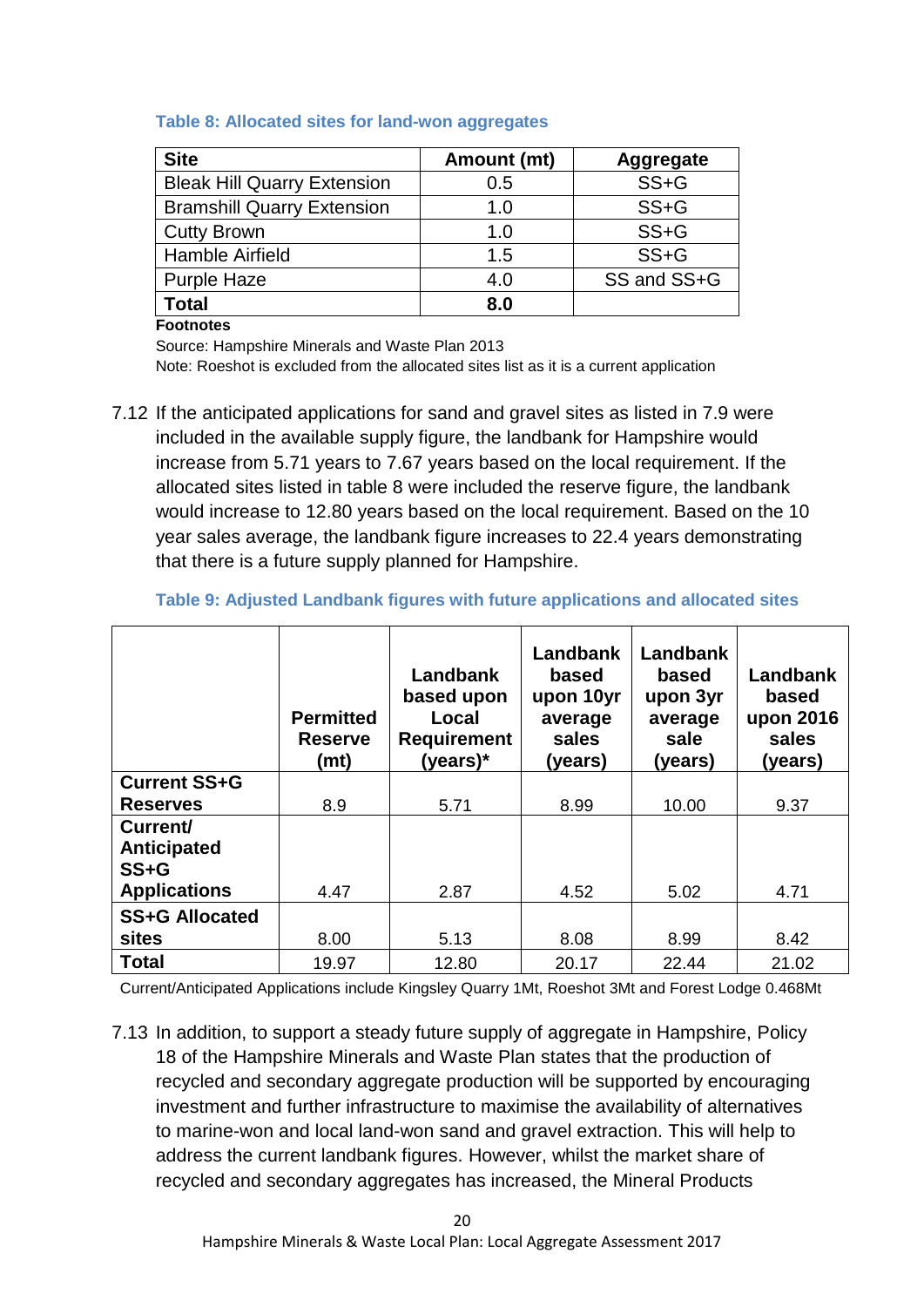Association view $9$  is that the use of these aggregates may be nearing their full potential in Britain and that there will still be a reliance on land-won and marinewon aggregates. There will therefore, be a need to plan for both infrastructure to sustain the demand for recycled and secondary aggregates, as well as landwon and marine-won aggregates.

### **Capacity**

- <span id="page-22-0"></span>7.14 For the first year, a site capacity question was included as part of the Aggregate Monitoring 2016 survey. By understanding current capability of sites, through capacity, it is hoped that this information can be used to assist planning for future demand. The results of this are shown in Table 10. This is the first year this type of information was collected so it is not possible to comment on any trends, this is something that will be reported on in the next LAA.
- 7.15 Whilst it is not possible to determine trends in capacity this year, it is possible to compare sales with capacity to understand void production capacity in Hampshire currently. Table 10 indicates that for land-won aggregate, there is the potential for sales to be on average 20% higher than currently recorded, with sites currently producing at an average rate of 80% capacity. However land-won sales are dictated by the needs of industry.
- 7.16 It can be seen that currently there is future capacity to accommodate an increase in demand, particularly on recycled and secondary aggregates which has the potential to provide almost an additional 1mt over the current demand of 0.75 Mt. In 2016, it is shown that there was a spare capacity of 66% for managing recycled and secondary aggregate.
- 7.17 It is worth noting that not all operators returned information on capacity, and therefore the capacity data provided is not 100% accurate. This is stressed with wharf capacity, as with only 2/6 sites returning capacity information it appears that the wharves are already working at 100% capacity. However, due to the inaccuracies in the survey, this can be assumed not correct.

**<sup>.</sup>**  $9$  Mineral Products Association (2017) – Recycled Aggregates: http://www.mineralproducts.org/prod\_agg\_recy01.htm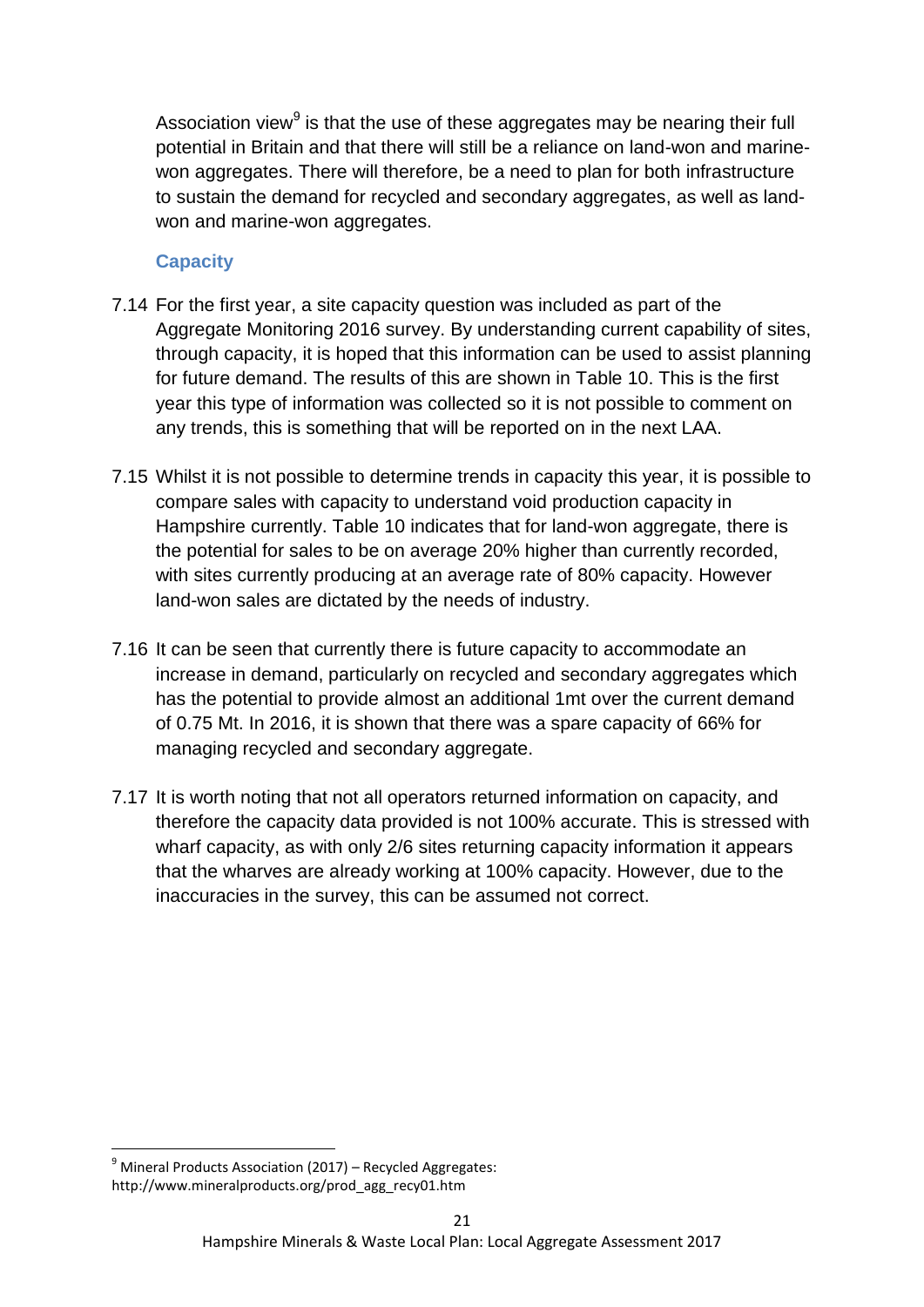|                              | Sales (mt) | <b>Capacity</b><br>(mt) | % Sales/<br><b>Production</b> |  |
|------------------------------|------------|-------------------------|-------------------------------|--|
| Land-won<br><b>Aggregate</b> | 0.95       | 1.13                    | 84%                           |  |
| SS                           | 0.2        | 0.25                    | 80%                           |  |
| $SS + G$                     | 0.75       | 0.88                    | 85%                           |  |
| <b>R/S sites</b>             | 0.83       | 1.8                     | 46%                           |  |
| <b>Wharves</b>               | 1.55       | $1.57*$                 | 99%*                          |  |
| <b>Rail Depots</b>           | 0.4        |                         | 40%                           |  |

#### <span id="page-23-0"></span>**Table 10: Total sales and estimated production capacity, 2016 (Million tonnes, Mt)**

#### **Footnotes**

**.** 

Source: Aggregate Monitoring Survey, 2016. Please note this was the first year that capacity data was collected from site operators, and as such, results should be treated with caution. \*Capacity is based upon sales

- 7.18 Capacity information will become increasingly important in future years, particularly pertaining to wharves and rail depots. A recent study<sup>10</sup> by the Mineral Products Association suggested that a nationally, there could be a decrease in the demand for land-won aggregates over time, substituted instead by marine-won aggregate. Hampshire is considered to fit this scenario based on recent sales data, so it will be vital to ensure that the capacity of wharves and rail depots in Hampshire is able to keep pace with sales. Currently the rail depots would appear to have sufficient capacity to cope with an increase; however the data shows that wharves do not appear to have the same tolerance, due to the partial completion of survey responses.
- 7.19 The initial study work undertaken as part of the plan making process indicated that there was sufficient capacity at wharves to accommodate a substantial increase in sales, as at the time of the study work sales at wharves had dropped considerably lower than those of previous years. However this survey indicates that there is not sufficient headroom to allow for an increase in sales as was initially thought in the Minerals Plan. This places greater emphasis on the need to monitor the sales and capacity to ensure that the Hampshire Minerals and Waste Plan can respond positively to any changes in supply or demand. In doing so, there may be a potential need to identify new wharf infrastructure, as outlined in Policy 34 of the Hampshire Minerals and Waste Plan to ensure a steady supply of aggregate.

 $10$  Long-term aggregates demand & supply scenarios 2016-30, Mineral Products Association (2017)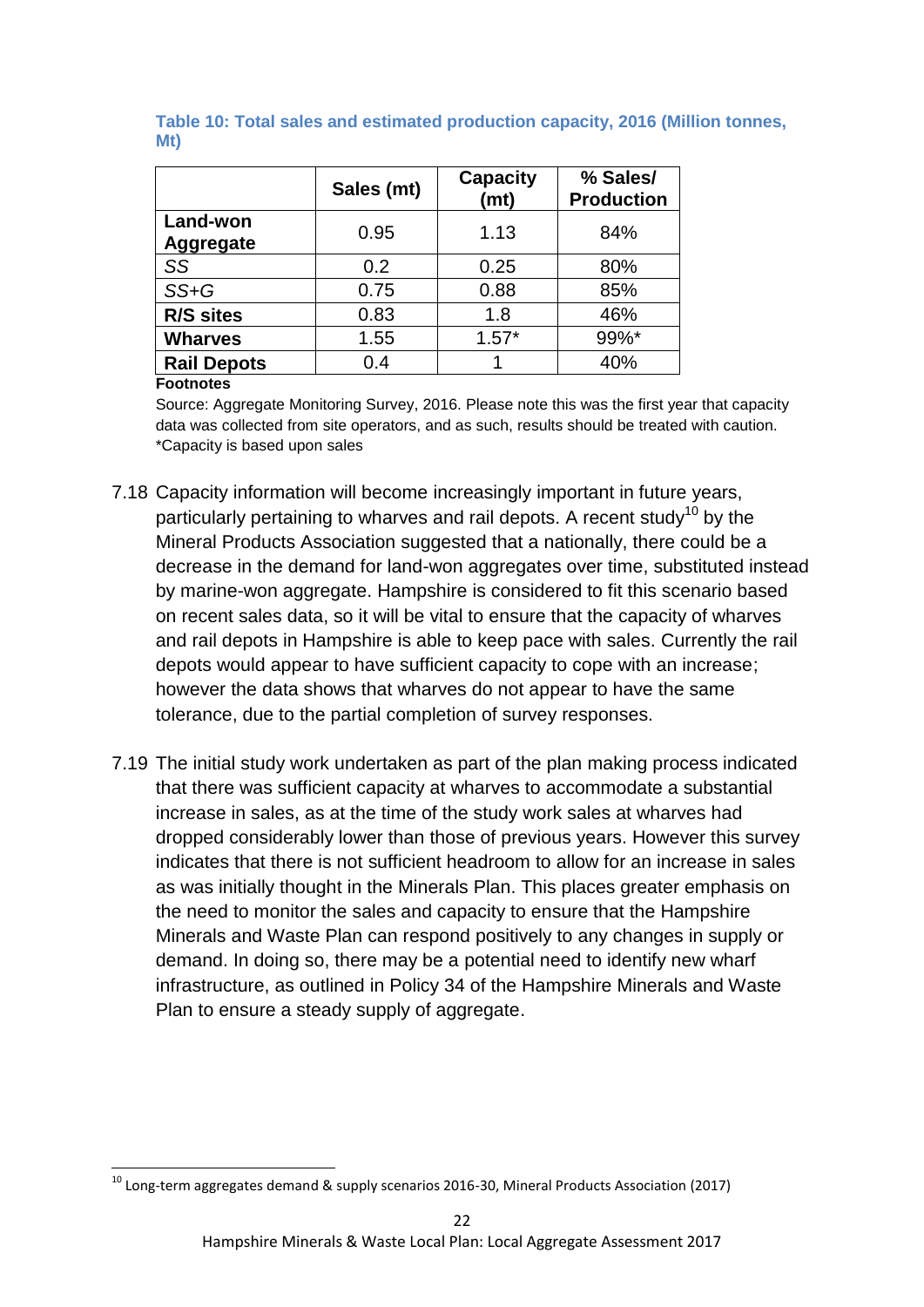## <span id="page-24-0"></span>**8. Conclusions and review of the Local Aggregate Assessment**

- 8.1 This LAA has shown that Hampshire's local aggregate provision will not impact on the wider South East region as a whole. This is a key issue as Hampshire is a net exporter of land-won sand and gravel but also imports and exports occur with neighbouring and non-neighbouring mineral planning authorities.
- 8.2 This document highlights that although there is generally a surplus in aggregate handling capacity there may be a need for additional infrastructure, particularly with regard to meeting Hampshire's needs for land-won mineral extraction and wharf capacity up to 2030 and beyond. The need for any additional infrastructure, such as the further requirement for land-won extraction, will be identified through the LAA and the HMWP monitoring indicators which will highlight any developing issues.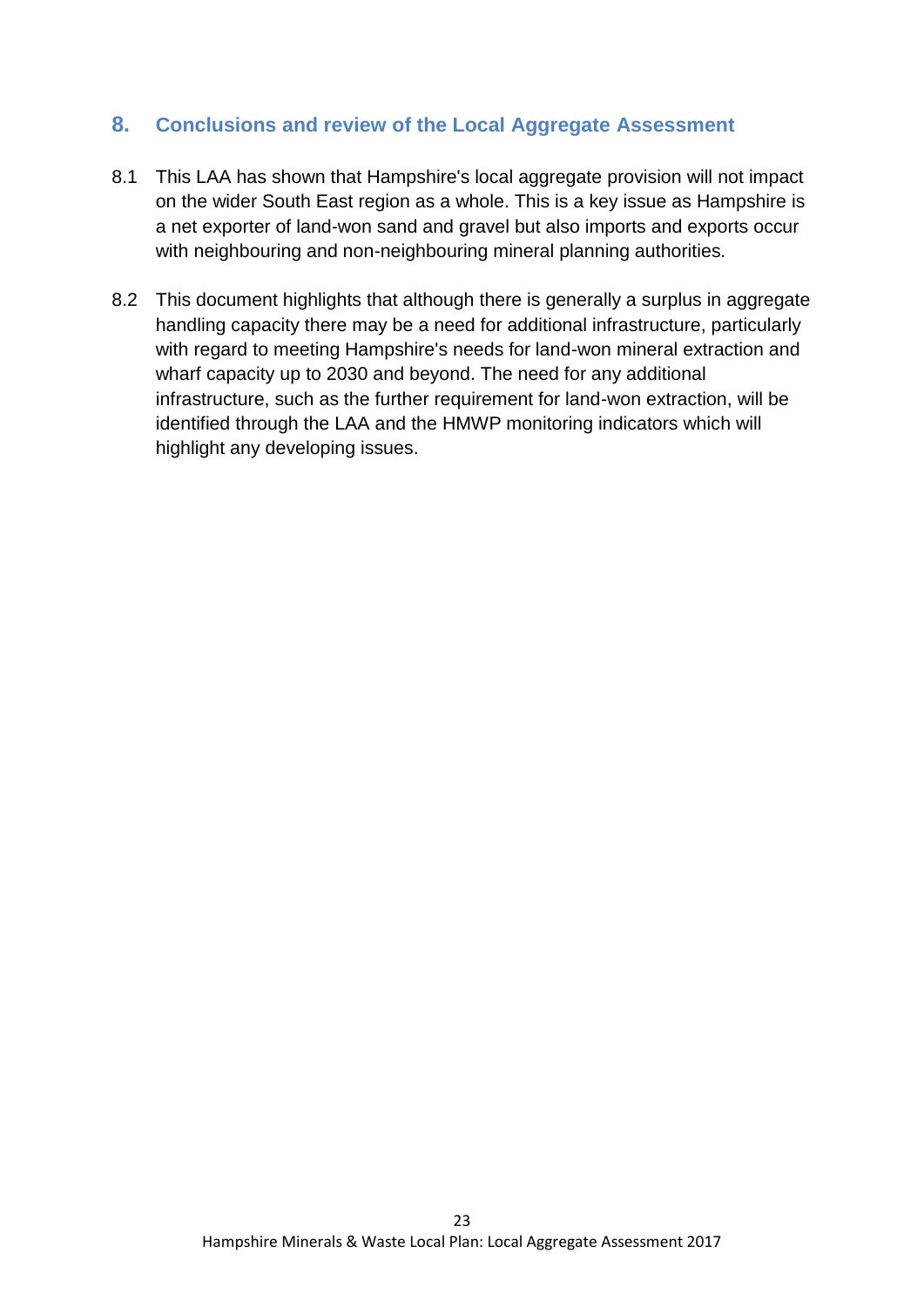# <span id="page-25-0"></span>**Appendices**

# <span id="page-25-1"></span>**Appendix A – Silica Sand**

Silica sand (also referred to as 'industrial sand') is used in industrial processes, not in the construction industry. For this reason silica sand sales have been excluded from the assessment of land-won aggregates.

Table A lists the permitted sand and gravel quarries in Hampshire, with only two quarries providing Silica sand; Frith End Quarry and Kingsley Quarry. It is acknowledged that resources at Kingsley and Frith End quarries have properties with silica sand uses. Historical data identified the quarries as sources of soft sand only. This means that the sites are included in the data of previous years' LAA reports for soft sand.

| <b>Site</b>                                                                      | <b>Operator</b> | Aggregate       |      |                | <b>Status</b> |  |
|----------------------------------------------------------------------------------|-----------------|-----------------|------|----------------|---------------|--|
|                                                                                  |                 | <b>SS &amp;</b> | Soft | <b>Silica</b>  |               |  |
|                                                                                  |                 | $G^{**}$        | Sand | Sand           |               |  |
| Frith End Quarry,                                                                | Grundon         |                 |      | $\checkmark^*$ | Active        |  |
| Sleaford                                                                         |                 |                 |      |                |               |  |
| Kingsley Quarry,                                                                 | Lafarge Tarmac  |                 |      | $\checkmark^*$ | Active        |  |
| Kingsley                                                                         |                 |                 |      |                |               |  |
| * Resources have been traditionally identified as soft sand. These resources can |                 |                 |      |                |               |  |
| now be classified as silica sand as well as soft sand.                           |                 |                 |      |                |               |  |
| Course Assessed Monitorian Current 0010                                          |                 |                 |      |                |               |  |

### **Table A - Permitted silica sand quarries in Hampshire**

*Source: Aggregates Monitoring Survey 2016*

 $\overline{a}$ 

Paragraph 146 of the National Planning Policy Framework (NPPF) states that *'Minerals planning authorities should plan for a steady and adequate supply of industrial minerals by providing a stock of permitted reserves to support the level of actual and proposed investment required for new or existing plant and the maintenance and improvement of existing plant and equipment'.* In terms of individual silica sand sites, the NPPF states that this should be for '*at least 10 years*'.

In addition, the Minerals National Planning Practice Guidance (2014) states that *'The required stock of permitted reserves for each silica sand site should be based on the average of the previous 10 years sales. The calculations should have regard to the quality of sand and the use to which the material is put.'<sup>11</sup>*

On the basis of current national planning guidance outlined above, silica sand reserves for Hampshire have been calculated and are shown in Table B.

<sup>&</sup>lt;sup>11</sup> NPPG Minerals (2014) - https://www.gov.uk/guidance/minerals

Paragraph: 090 Reference ID: 27-090-20140306, Revision date: 06 03 2014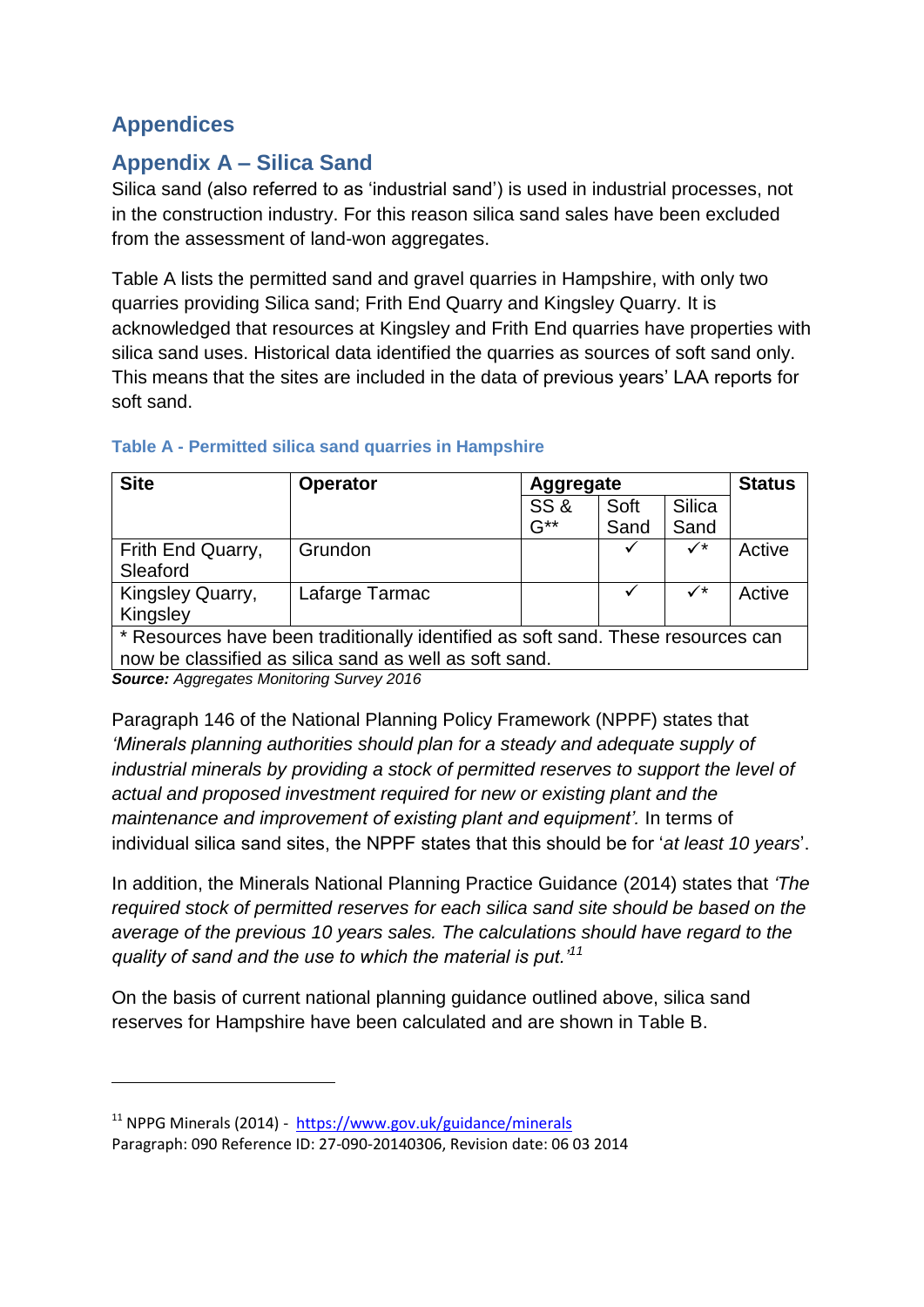As only two sites provide sales data for silica sand, for reasons of commercial confidentiality, sales data can only be published as a three year average. For the period 2014-2016, the 3-year sales average for silica sand in Hampshire was 71,445 tonnes. This is a small decrease from the previous 3-year average (2013-2015) of 73,285 tonnes. An increase in non-aggregate sales at Frith End and Kingsley is likely to lead to a more rapid depletion of soft sand reserves as resources at these locations can be classed as both soft sand and silica sand. More information on soft sand and silica sand supply options is set out in the 'Minerals in Hampshire' Report.<sup>12</sup>

### **Table B - Hampshire Permitted Reserve (years)**

|                        | <b>Permitted</b><br><b>Reserve</b><br>(million<br>tonnes)                                                                                                            | <b>Date</b><br>(when<br>permitted<br>reserve<br>recorded) | <b>Reserve</b><br>based<br>upon<br>Local<br><b>Requirem</b><br>ent<br>(years) $*$ | <b>Reserve</b><br>based<br>upon<br>10yr<br>Average<br>sales<br>between<br>2005-2016<br>(years) | <b>Reserve</b><br>based<br>upon 3yr<br>Average<br>sales<br>between<br>2014-2016<br>(years) | <b>Reserve</b><br>based<br>upon<br>2016<br><b>Sales</b><br>(years) |
|------------------------|----------------------------------------------------------------------------------------------------------------------------------------------------------------------|-----------------------------------------------------------|-----------------------------------------------------------------------------------|------------------------------------------------------------------------------------------------|--------------------------------------------------------------------------------------------|--------------------------------------------------------------------|
| <b>Silica</b><br>Sand* | C                                                                                                                                                                    | 31.12.2016 $c$                                            |                                                                                   | С                                                                                              | 2.9                                                                                        | 2.7                                                                |
|                        | *Please note that the Silica Sand permitted reserve is incorporated into the<br>Soft Sand landbank as the resources can be classed as either Soft Sand or<br>Silica. |                                                           |                                                                                   |                                                                                                |                                                                                            |                                                                    |

*Source: Aggregates Monitoring Surveys and Hampshire Minerals & Waste Plan (2013)*

**.**  $12$  HMWP – Minerals in Hampshire:

[http://documents.hants.gov.uk/mineralsandwaste/HMWP100bMineralsinHampshirev7-](http://documents.hants.gov.uk/mineralsandwaste/HMWP100bMineralsinHampshirev7-SubmissionRevisedFeb2013.pdf) [SubmissionRevisedFeb2013.pdf](http://documents.hants.gov.uk/mineralsandwaste/HMWP100bMineralsinHampshirev7-SubmissionRevisedFeb2013.pdf)